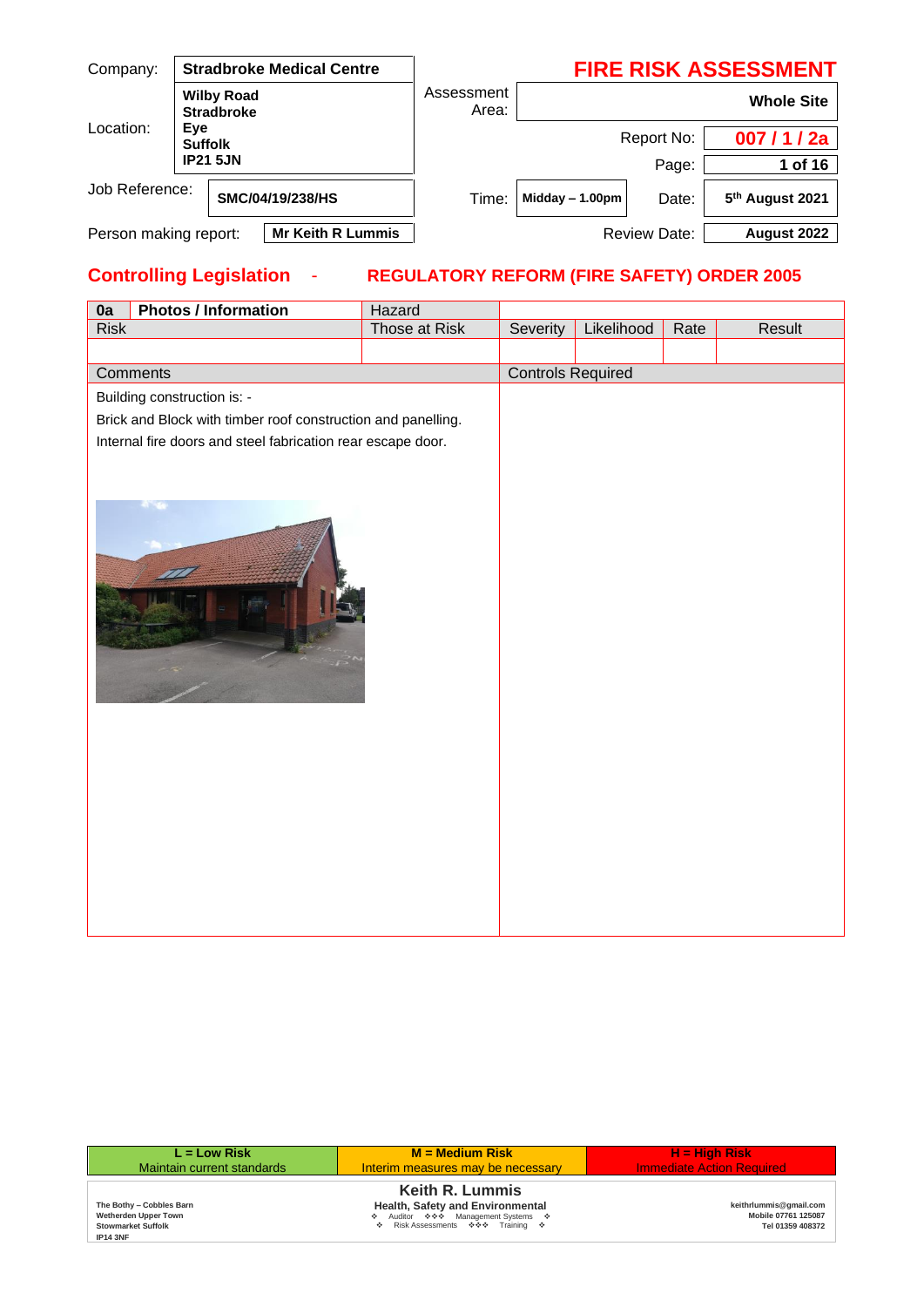| Company:              | <b>Stradbroke Medical Centre</b> |                     |                   |            | <b>FIRE RISK ASSESSMENT</b> |
|-----------------------|----------------------------------|---------------------|-------------------|------------|-----------------------------|
| Job Reference:        | SMC/04/19/238/HS                 | Assessment<br>Area: | <b>Whole Site</b> |            |                             |
| Person making report: | <b>Mr Keith R Lummis</b>         |                     |                   | Report No: | 007/1/2a                    |
| Review Date:          | August 2022                      | Time:               | Midday - 1.00pm   | Date:      | 5 <sup>th</sup> August 2021 |
|                       |                                  |                     |                   | Page:      | 2 of 16                     |

| 1a          | <b>Access &amp; Egress</b>                                                                                                                                                                                                                                                                                                                                                                                                                                                                                                                                   | Hazard                    | Fire / Escape                      |          |                                                                                                                                                                     |      |        |
|-------------|--------------------------------------------------------------------------------------------------------------------------------------------------------------------------------------------------------------------------------------------------------------------------------------------------------------------------------------------------------------------------------------------------------------------------------------------------------------------------------------------------------------------------------------------------------------|---------------------------|------------------------------------|----------|---------------------------------------------------------------------------------------------------------------------------------------------------------------------|------|--------|
| <b>Risk</b> |                                                                                                                                                                                                                                                                                                                                                                                                                                                                                                                                                              | Those at Risk             |                                    | Severity | Likelihood                                                                                                                                                          | Rate | Result |
|             | Personal Injury / Burns / Loss of Life                                                                                                                                                                                                                                                                                                                                                                                                                                                                                                                       | <b>Staff &amp; Public</b> |                                    | 8        | 2                                                                                                                                                                   | 16   | М      |
|             | Comments                                                                                                                                                                                                                                                                                                                                                                                                                                                                                                                                                     |                           | <b>Controls Required</b>           |          |                                                                                                                                                                     |      |        |
| Lobby).     | All persons could be at risk of personal injury in the event<br>of an outbreak of fire if suitable means of escape has not<br>been provided and maintained.<br>In general, access and escape found to be acceptable<br>throughout the site, unless specified in the 'Areas' section<br>of the Assessment.<br>All corridors, exits and escape routes found clear and free<br>from obstructions.<br>Adequate signage placed on escape routes.<br>Main entrance door (over-ride button push-pad release in<br>Perimeter found clear and free from obstructions. |                           | Do not obstruct access and escape. |          | Ensure adequate access and escape at all times.<br>Ensure that all corridors, walkways and escape routes are<br>kept clear and free from obstructions at all times. |      |        |

I

| 2a          | <b>Doors</b>                                                                                                                                                                                          | Hazard                                                                                           | Fire / Escape                                                                                |          |                                                            |      |        |
|-------------|-------------------------------------------------------------------------------------------------------------------------------------------------------------------------------------------------------|--------------------------------------------------------------------------------------------------|----------------------------------------------------------------------------------------------|----------|------------------------------------------------------------|------|--------|
| <b>Risk</b> | Those at Risk                                                                                                                                                                                         |                                                                                                  |                                                                                              | Severity | Likelihood                                                 | Rate | Result |
| of Life     | Personal Injury / Burns / Smoke Inhalation / Loss                                                                                                                                                     | <b>Staff &amp; Public</b>                                                                        |                                                                                              | 8        | $\mathbf{2}$                                               | 16   | M      |
|             | Comments                                                                                                                                                                                              |                                                                                                  | <b>Controls Required</b>                                                                     |          |                                                            |      |        |
| required.   | Fire doors with resistant linings have been installed as                                                                                                                                              |                                                                                                  |                                                                                              |          |                                                            |      |        |
|             | All doors on escape routes open in the direction of travel,<br>have self-closures fitted and close fully onto their rebates<br>- unless specified otherwise in the area section of the<br>Assessment. | Regularly check fire doors for damage and for correct<br>operations of 'push release' mechanism. |                                                                                              |          |                                                            |      |        |
|             | In general, fire doors have Fire Door Keep Shut signs<br>placed on both faces unless specified otherwise in the<br>area section of the Assessment.                                                    |                                                                                                  | Report any faults or defects found.<br>Do not block or obstruct fire door access and escape. |          |                                                            |      |        |
| – ok).      | Escape doors to outside have been fitted with push bar<br>release mechanisms and signed accordingly (checked at<br>time of Assessment to ensure mechanisms are operable                               |                                                                                                  | order and are of good repair.                                                                |          | Ensure that all doors are maintained in a suitable working |      |        |
|             | All doors found of good repair at the time of the<br>Assessment.                                                                                                                                      |                                                                                                  |                                                                                              |          |                                                            |      |        |

| $L = Low Risk$                                                                                   | $M = Medium Risk$                                                                                                                         | $H = High Risk$                                                   |
|--------------------------------------------------------------------------------------------------|-------------------------------------------------------------------------------------------------------------------------------------------|-------------------------------------------------------------------|
| Maintain current standards                                                                       | Interim measures may be necessary                                                                                                         | <b>Immediate Action Required</b>                                  |
| The Bothy - Cobbles Barn<br>Wetherden Upper Town<br><b>Stowmarket Suffolk</b><br><b>IP14 3NF</b> | <b>Keith R. Lummis</b><br>Health, Safety and Environmental<br>♦ Auditor ♦ ♦ Management Systems ♦<br>♦ Risk Assessments • • • Training • • | keithrlummis@gmail.com<br>Mobile 07761 125087<br>Tel 01359 408372 |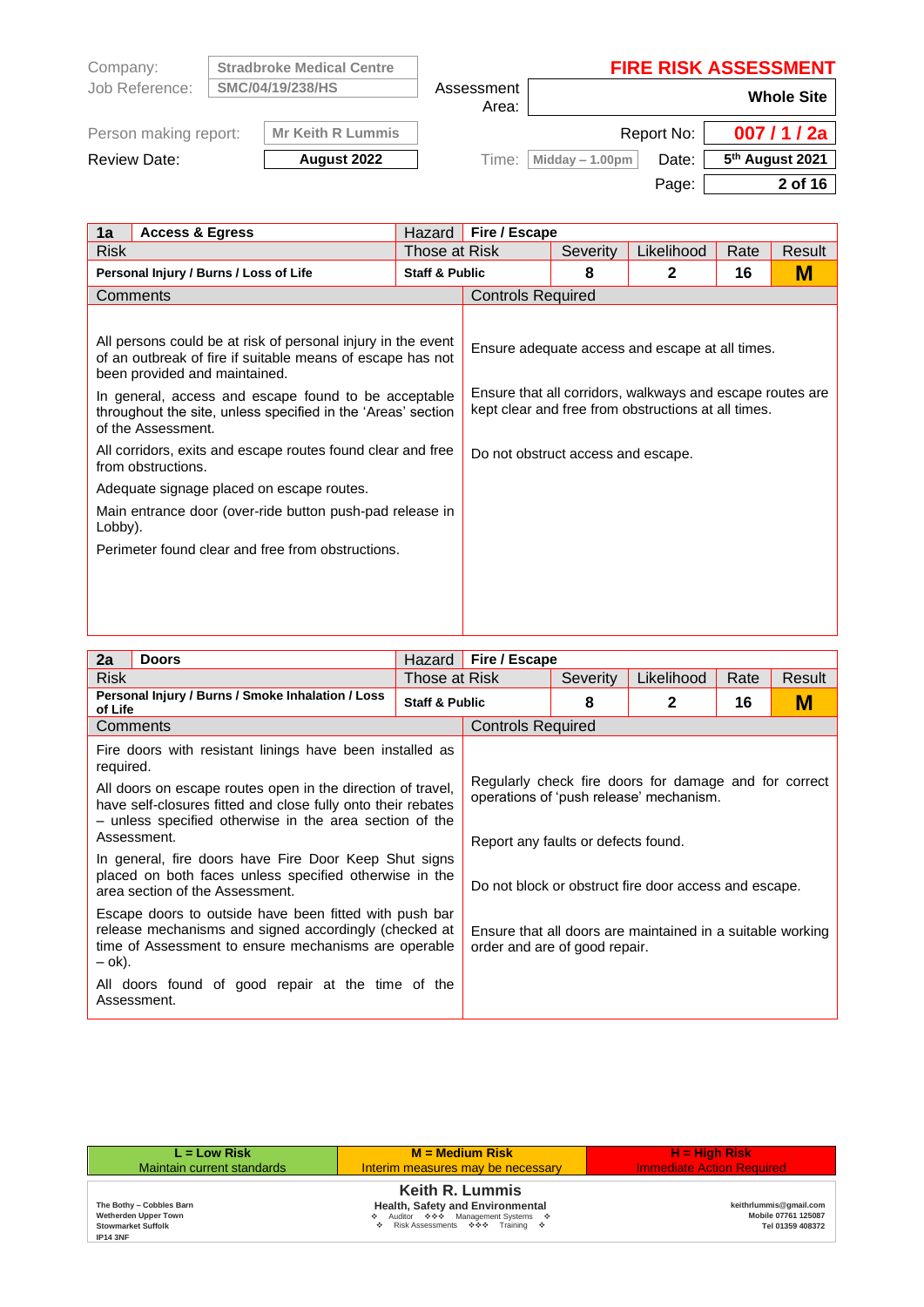| Company:              |                  | <b>Stradbroke Medical Centre</b> |       |                   |                     | <b>FIRE RISK ASSESSMENT</b> |  |  |  |
|-----------------------|------------------|----------------------------------|-------|-------------------|---------------------|-----------------------------|--|--|--|
| Job Reference:        | SMC/04/19/238/HS |                                  |       |                   | Assessment<br>Area: | <b>Whole Site</b>           |  |  |  |
| Person making report: |                  | <b>Mr Keith R Lummis</b>         |       |                   | Report No:          | 007/1/2a                    |  |  |  |
| <b>Review Date:</b>   |                  | August 2022                      | Time: | Midday $-1.00$ pm | Date:               | 5 <sup>th</sup> August 2021 |  |  |  |
|                       |                  |                                  |       |                   | Page:               | 3 of 16                     |  |  |  |

L.

| 3a                                                                                                               | <b>Signs &amp; Notices</b>                                                                                                                                | Hazard                    | Fire / Escape                                                |          |                                                        |      |        |
|------------------------------------------------------------------------------------------------------------------|-----------------------------------------------------------------------------------------------------------------------------------------------------------|---------------------------|--------------------------------------------------------------|----------|--------------------------------------------------------|------|--------|
| <b>Risk</b>                                                                                                      | Those at Risk                                                                                                                                             |                           |                                                              | Severity | Likelihood                                             | Rate | Result |
|                                                                                                                  | Personal Injury / Loss of Life                                                                                                                            | <b>Staff &amp; Public</b> |                                                              | 8        | 2                                                      | 16   | М      |
|                                                                                                                  | Comments                                                                                                                                                  |                           | <b>Controls Required</b>                                     |          |                                                        |      |        |
|                                                                                                                  | All persons could be at risk from fire and hindered escape<br>in the event of an emergency if adequate placement of<br>suitable signs have not been made. |                           |                                                              |          | Ensure adequate placement of fire signs has been made. |      |        |
|                                                                                                                  | Signs and notices relating to fire issues have been placed<br>unless specified elsewhere in the Assessment.                                               |                           |                                                              |          |                                                        |      |        |
| All signs are to the 1996 Regulations i.e. - Pictogram<br>and Text unless specified elsewhere in the Assessment. |                                                                                                                                                           |                           | Regularly check sign placement.                              |          |                                                        |      |        |
|                                                                                                                  | Signs have been placed for: -                                                                                                                             |                           |                                                              |          |                                                        |      |        |
|                                                                                                                  | Fire Extinguisher Type.                                                                                                                                   |                           | <b>Employees:</b> - Report any missing or damaged signs to   |          |                                                        |      |        |
|                                                                                                                  | Fire Exits.                                                                                                                                               |                           | the <b>Practice Manager</b> $-$ to ensure swift replacement. |          |                                                        |      |        |
|                                                                                                                  | Fire Action Notices.                                                                                                                                      |                           | Place signs for Push-Bar Release (see Areas Section of       |          |                                                        |      |        |
| $\bullet$                                                                                                        | Fire Assembly Point.                                                                                                                                      |                           | Assessment).                                                 |          |                                                        |      |        |
|                                                                                                                  | Fire Door Keep Shut.                                                                                                                                      |                           |                                                              |          |                                                        |      |        |
|                                                                                                                  | Fire Door Keep Clear.                                                                                                                                     |                           |                                                              |          |                                                        |      |        |
|                                                                                                                  |                                                                                                                                                           |                           |                                                              |          |                                                        |      |        |

| 4a                             | <b>Fire Assembly Point</b>                                                                                                             | Hazard                    | Fire / Escape                                    |          |                                                                                                                                                             |      |         |
|--------------------------------|----------------------------------------------------------------------------------------------------------------------------------------|---------------------------|--------------------------------------------------|----------|-------------------------------------------------------------------------------------------------------------------------------------------------------------|------|---------|
| <b>Risk</b>                    |                                                                                                                                        | Those at Risk             |                                                  | Severity | Likelihood                                                                                                                                                  | Rate | Result  |
| Personal Injury / Loss of Life |                                                                                                                                        | <b>Staff &amp; Public</b> |                                                  | 6        | 4                                                                                                                                                           | 24   | M       |
|                                | Comments                                                                                                                               |                           | <b>Controls Required</b>                         |          |                                                                                                                                                             |      |         |
| Notices.                       | The Fire Assembly Point has been identified as being at<br>the front of building.<br>Assembly point has been identified on Fire Action |                           | Fire Assembly Point.<br>accessible at all times. |          | Ensure that all parties are aware of the location of the<br>Ensure that Assembly Point is clear and<br>Always assemble away from buildings and parked cars. |      | readily |

| $L = Low Risk$                                                                                   | $M = Medium Risk$                                                                                                                     | $H = H$ iah Risk                                                  |
|--------------------------------------------------------------------------------------------------|---------------------------------------------------------------------------------------------------------------------------------------|-------------------------------------------------------------------|
| Maintain current standards                                                                       | Interim measures may be necessary                                                                                                     | <b>Immediate Action Required</b>                                  |
| The Bothy - Cobbles Barn<br>Wetherden Upper Town<br><b>Stowmarket Suffolk</b><br><b>IP14 3NF</b> | <b>Keith R. Lummis</b><br>Health, Safety and Environmental<br>❖ Auditor ��� Management Systems ❖<br>♦ Risk Assessments ♦ ♦ Training ♦ | keithrlummis@gmail.com<br>Mobile 07761 125087<br>Tel 01359 408372 |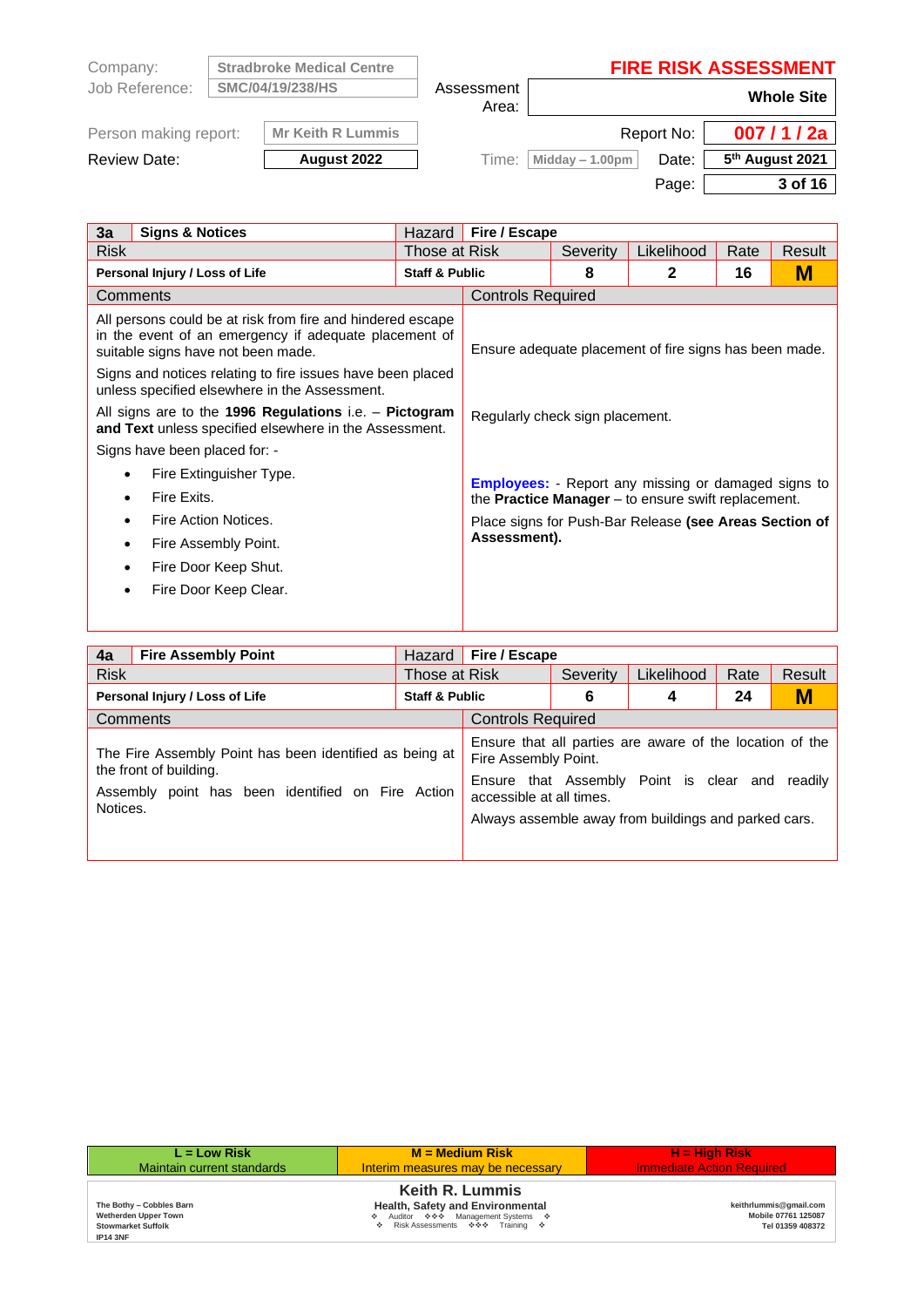| Company:              | <b>Stradbroke Medical Centre</b> |                     | <b>FIRE RISK ASSESSMENT</b> |            |                             |
|-----------------------|----------------------------------|---------------------|-----------------------------|------------|-----------------------------|
| Job Reference:        | SMC/04/19/238/HS                 | Assessment<br>Area: | <b>Whole Site</b>           |            |                             |
| Person making report: | <b>Mr Keith R Lummis</b>         |                     |                             | Report No: | 007/1/2a                    |
| Review Date:          | August 2022                      | Time:               | Midday - 1.00pm             | Date:      | 5 <sup>th</sup> August 2021 |
|                       |                                  |                     |                             | Page:      | 4 of 16                     |

| 5a<br><b>Fire Extinguishers</b>                                                                                                                                                                                                                                                                                                                                                                                                                                                                                                                                                                                                                                                                | Hazard                                                                                                                                                                                                                                                                                                                                                                                                                                                                                                                                                                                                                                                                                                                                                                | Fire / Escape                   |                                 |                                                   |      |        |  |  |  |
|------------------------------------------------------------------------------------------------------------------------------------------------------------------------------------------------------------------------------------------------------------------------------------------------------------------------------------------------------------------------------------------------------------------------------------------------------------------------------------------------------------------------------------------------------------------------------------------------------------------------------------------------------------------------------------------------|-----------------------------------------------------------------------------------------------------------------------------------------------------------------------------------------------------------------------------------------------------------------------------------------------------------------------------------------------------------------------------------------------------------------------------------------------------------------------------------------------------------------------------------------------------------------------------------------------------------------------------------------------------------------------------------------------------------------------------------------------------------------------|---------------------------------|---------------------------------|---------------------------------------------------|------|--------|--|--|--|
| <b>Risk</b>                                                                                                                                                                                                                                                                                                                                                                                                                                                                                                                                                                                                                                                                                    | Those at Risk                                                                                                                                                                                                                                                                                                                                                                                                                                                                                                                                                                                                                                                                                                                                                         |                                 | Severity                        | Likelihood                                        | Rate | Result |  |  |  |
| Personal Injury / Burns / Loss of Life                                                                                                                                                                                                                                                                                                                                                                                                                                                                                                                                                                                                                                                         | <b>Staff / Premises</b>                                                                                                                                                                                                                                                                                                                                                                                                                                                                                                                                                                                                                                                                                                                                               |                                 | 8                               | $\mathbf{2}$                                      | 16   | M      |  |  |  |
| Comments                                                                                                                                                                                                                                                                                                                                                                                                                                                                                                                                                                                                                                                                                       |                                                                                                                                                                                                                                                                                                                                                                                                                                                                                                                                                                                                                                                                                                                                                                       | <b>Controls Required</b>        |                                 |                                                   |      |        |  |  |  |
| Both persons and property could be at risk in the event of<br>an outbreak of fire: -<br>suitable<br>provision<br>of<br>lf<br>adequate<br>$\bullet$<br>extinguishers has not been made.<br>If staff are unaware of how to operate<br>extinguishers.<br>If extinguishers are not serviced and maintained<br>$\bullet$<br>in working order.<br>Adequate fire extinguishers have been placed throughout<br>the premises.<br>Signs for type have been placed at each respective<br>location.<br>All extinguishers at the time of the Assessment were<br>found easily accessible and free from obstructions.<br>All extinguishers have been subjected to the required<br>annual inspection and test. | Ensure adequate provision of suitable fire extinguishers.<br>Ensure that all units are accessible at all times.<br>Ensure that the annual inspection and service is<br>carried out in accordance with the requirements.<br><b>Staff:</b> Visually check fire extinguishers regularly in your<br>respective areas and always report any faults, damage or<br>missing units to the Practice Manager to ensure swift<br>action / replacement.<br>Ensure that staff are aware of which type of extinguisher<br>to use in the event of an outbreak of fire and how to<br>operate the unit correctly.<br>Suggest that a basic fire plan is raised and placed which<br>includes detail and location of: -<br>Extinguishers.<br>$\bullet$<br>Emergency Lighting.<br>$\bullet$ |                                 |                                 |                                                   |      |        |  |  |  |
| Ref: - Flameskill. Completed 08/2021 and due 08/2022.                                                                                                                                                                                                                                                                                                                                                                                                                                                                                                                                                                                                                                          |                                                                                                                                                                                                                                                                                                                                                                                                                                                                                                                                                                                                                                                                                                                                                                       | Signs.<br>$\bullet$             |                                 |                                                   |      |        |  |  |  |
| Fire Training for staff is historic and now requires review.                                                                                                                                                                                                                                                                                                                                                                                                                                                                                                                                                                                                                                   |                                                                                                                                                                                                                                                                                                                                                                                                                                                                                                                                                                                                                                                                                                                                                                       | $\bullet$                       | Alarm Panel.                    |                                                   |      |        |  |  |  |
| No zone chart or site Fire plan drawing (this has been<br>recommended by Flameskill).                                                                                                                                                                                                                                                                                                                                                                                                                                                                                                                                                                                                          |                                                                                                                                                                                                                                                                                                                                                                                                                                                                                                                                                                                                                                                                                                                                                                       | $\bullet$                       | Detection.                      |                                                   |      |        |  |  |  |
|                                                                                                                                                                                                                                                                                                                                                                                                                                                                                                                                                                                                                                                                                                |                                                                                                                                                                                                                                                                                                                                                                                                                                                                                                                                                                                                                                                                                                                                                                       | $\bullet$                       | Assembly Point.                 |                                                   |      |        |  |  |  |
|                                                                                                                                                                                                                                                                                                                                                                                                                                                                                                                                                                                                                                                                                                |                                                                                                                                                                                                                                                                                                                                                                                                                                                                                                                                                                                                                                                                                                                                                                       | $\bullet$                       | Smoke Detectors.                |                                                   |      |        |  |  |  |
|                                                                                                                                                                                                                                                                                                                                                                                                                                                                                                                                                                                                                                                                                                |                                                                                                                                                                                                                                                                                                                                                                                                                                                                                                                                                                                                                                                                                                                                                                       |                                 | <b>Break Glass Call Points.</b> |                                                   |      |        |  |  |  |
|                                                                                                                                                                                                                                                                                                                                                                                                                                                                                                                                                                                                                                                                                                |                                                                                                                                                                                                                                                                                                                                                                                                                                                                                                                                                                                                                                                                                                                                                                       | Review Fire Training for staff. |                                 |                                                   |      |        |  |  |  |
|                                                                                                                                                                                                                                                                                                                                                                                                                                                                                                                                                                                                                                                                                                |                                                                                                                                                                                                                                                                                                                                                                                                                                                                                                                                                                                                                                                                                                                                                                       |                                 |                                 | Place zone plan next to fire alarm control panel. |      |        |  |  |  |

| $\overline{7a}$                       | <b>Fire Hydrant</b>                                                                                                            | Hazard                             | <b>Access / Fire</b>     |          |                                                             |      |        |  |  |
|---------------------------------------|--------------------------------------------------------------------------------------------------------------------------------|------------------------------------|--------------------------|----------|-------------------------------------------------------------|------|--------|--|--|
| <b>Risk</b>                           |                                                                                                                                | Those at Risk                      |                          | Severity | Likelihood                                                  | Rate | Result |  |  |
| Fire / Personal Injury / Loss of Life |                                                                                                                                | Staff, Public &<br><b>Premises</b> | 8<br>8                   |          |                                                             |      |        |  |  |
| Comments                              |                                                                                                                                |                                    | <b>Controls Required</b> |          |                                                             |      |        |  |  |
|                                       | The nearest fire hydrant is located in Wilby Road to the<br>left-hand side of the Fire Station (next door).<br>FH 14 - 711 100 |                                    | nearest fire hydrant.    |          | Ensure that key staff are familiar with the location of the |      |        |  |  |

| $L = Low Risk$                                                                                   | $M = Medium Risk$                                                                                                                     | $H = High Risk$                                                   |
|--------------------------------------------------------------------------------------------------|---------------------------------------------------------------------------------------------------------------------------------------|-------------------------------------------------------------------|
| Maintain current standards                                                                       | Interim measures may be necessary                                                                                                     | <b>Immediate Action Required</b>                                  |
| The Bothy - Cobbles Barn<br>Wetherden Upper Town<br><b>Stowmarket Suffolk</b><br><b>IP14 3NF</b> | <b>Keith R. Lummis</b><br>Health, Safety and Environmental<br>❖ Auditor ��� Management Systems �<br>♦ Risk Assessments ♦ ♦ Training ♦ | keithrlummis@gmail.com<br>Mobile 07761 125087<br>Tel 01359 408372 |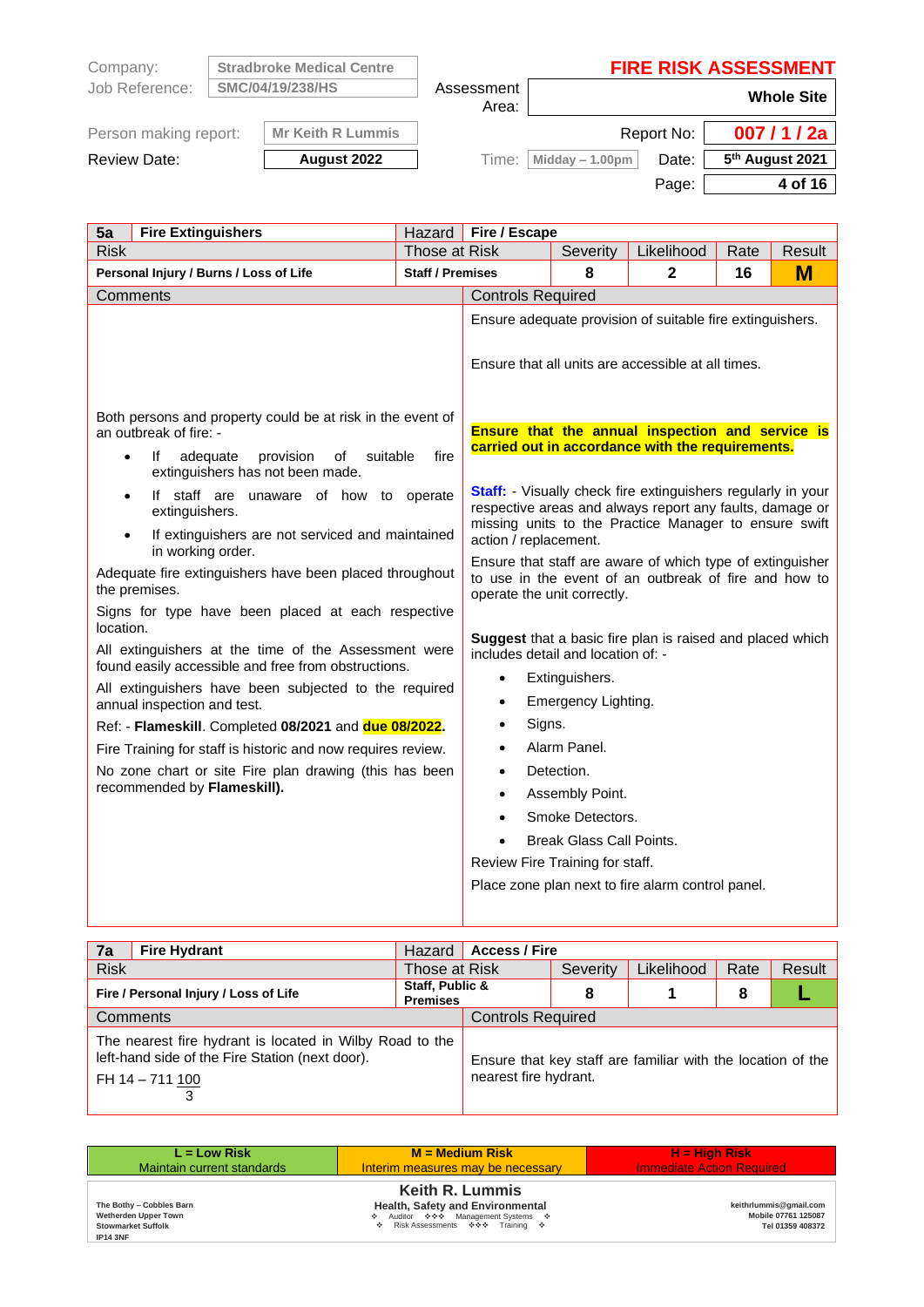| Company:              | <b>Stradbroke Medical Centre</b> |                     | <b>FIRE RISK ASSESSMENT</b> |                   |                             |  |
|-----------------------|----------------------------------|---------------------|-----------------------------|-------------------|-----------------------------|--|
| Job Reference:        | SMC/04/19/238/HS                 | Assessment<br>Area: |                             | <b>Whole Site</b> |                             |  |
| Person making report: | <b>Mr Keith R Lummis</b>         |                     |                             | Report No:        | 007/1/2a                    |  |
| <b>Review Date:</b>   | August 2022                      | Time:               | Midday $-1.00$ pm           | Date:             | 5 <sup>th</sup> August 2021 |  |
|                       |                                  |                     |                             | Page:             | 5 of 16                     |  |

| 9a<br><b>Alarms &amp; Detection</b>                                                                                                         |                       | Hazard        | Fire / Smoke / Escape                                                                 |              |                                                       |      |        |  |
|---------------------------------------------------------------------------------------------------------------------------------------------|-----------------------|---------------|---------------------------------------------------------------------------------------|--------------|-------------------------------------------------------|------|--------|--|
| <b>Risk</b>                                                                                                                                 |                       | Those at Risk |                                                                                       | Severity     | Likelihood                                            | Rate | Result |  |
| Smoke Inhalation / Burns / Personal Injury / Loss<br>of Life                                                                                | <b>Staff / Public</b> |               | 8                                                                                     | $\mathbf{2}$ | 16                                                    | M    |        |  |
| Comments                                                                                                                                    |                       |               | <b>Controls Required</b>                                                              |              |                                                       |      |        |  |
| All persons could be at risk from an outbreak of fire in the<br>premises if a suitable means of raising the alarm has not<br>been provided. |                       |               | been provided.                                                                        |              | Ensure that a suitable means of raising the alarm has |      |        |  |
| Alarm is: -                                                                                                                                 |                       |               |                                                                                       |              |                                                       |      |        |  |
| C-Tec Alarm Control Panel.<br>$\bullet$                                                                                                     |                       |               |                                                                                       |              |                                                       |      |        |  |
| 2 Zones and located in Entrance Lobby.<br>$\bullet$                                                                                         |                       |               |                                                                                       |              |                                                       |      |        |  |
| Zone $1 =$ Ground Floor.                                                                                                                    |                       |               |                                                                                       |              |                                                       |      |        |  |
| Zone 2 = Loft area via cleaners' cupboard.                                                                                                  |                       |               |                                                                                       |              |                                                       |      |        |  |
| Supply found healthy at the time of Assessment.                                                                                             |                       |               |                                                                                       |              |                                                       |      |        |  |
| Alarm is linked to break glass call points and detection.                                                                                   |                       |               | Ensure that alarm is tested in accordance with the                                    |              |                                                       |      |        |  |
| The alarm is tested weekly in accordance with the<br>requirements and with detail and findings recorded.                                    |                       |               | requirements and with detail and findings being recorded.                             |              |                                                       |      |        |  |
| Alarm has been serviced and maintained in accordance<br>with the requirements.                                                              |                       |               | Ensure that system is serviced and maintained in<br>accordance with the requirements. |              |                                                       |      |        |  |
|                                                                                                                                             |                       |               |                                                                                       |              |                                                       |      |        |  |
|                                                                                                                                             |                       |               |                                                                                       |              |                                                       |      |        |  |
|                                                                                                                                             |                       |               |                                                                                       |              |                                                       |      |        |  |
|                                                                                                                                             |                       |               |                                                                                       |              |                                                       |      |        |  |
|                                                                                                                                             |                       |               |                                                                                       |              |                                                       |      |        |  |
|                                                                                                                                             |                       |               |                                                                                       |              |                                                       |      |        |  |
|                                                                                                                                             |                       |               |                                                                                       |              |                                                       |      |        |  |

## **Checks and Tests of Fire Alarm**

It is important that the testing of the fire alarm does not result in a false signal of fire to the fire service.

**Daily:** Inspect the panel for normal operation of the system. Where provided check that the connection to the remote manned centre is functioning correctly.

**Weekly**: Test and examination to ensure that the system is capable of operating under alarm conditions; namely:

- a) Operate Break Glass Call Point or detector or end of line switch on a zone circuit. Zones should be tested in strict rotation, each zone being tested at least quarterly for a monitored system, and weekly for a non-monitored system. Each time a zone is tested a different trigger device should be used.
- b) Examination of batteries and connections including electrolyte level.

**Quarterly and Annual Inspection and Test: -** This should be done by a competent person having an adequate understanding of the appropriate standard and manufacturer recommendations.

**Smoke & Heat Detectors: -** Regularly inspect detectors for damage, unusual accumulations of dire, heavy coats of paint and other conditions likely to interfere with the correct operation of the detector.

Annual test of at least 2% of installed heat detectors by application of a heat source as a check on reliability. Detectors other than heat should be checked for correct operation and sensitivity in accordance with the manufacturers' instructions.

| $L = Low Risk$                                                                                   | $M = Medium Risk$                                                                                                                     | $H = High Risk$                                                   |
|--------------------------------------------------------------------------------------------------|---------------------------------------------------------------------------------------------------------------------------------------|-------------------------------------------------------------------|
| Maintain current standards                                                                       | Interim measures may be necessary                                                                                                     | <b>Immediate Action Required</b>                                  |
| The Bothy - Cobbles Barn<br>Wetherden Upper Town<br><b>Stowmarket Suffolk</b><br><b>IP14 3NF</b> | <b>Keith R. Lummis</b><br>Health, Safety and Environmental<br>❖ Auditor ��� Management Systems ❖<br>♦ Risk Assessments ♦ ♦ Training ♦ | keithrlummis@gmail.com<br>Mobile 07761 125087<br>Tel 01359 408372 |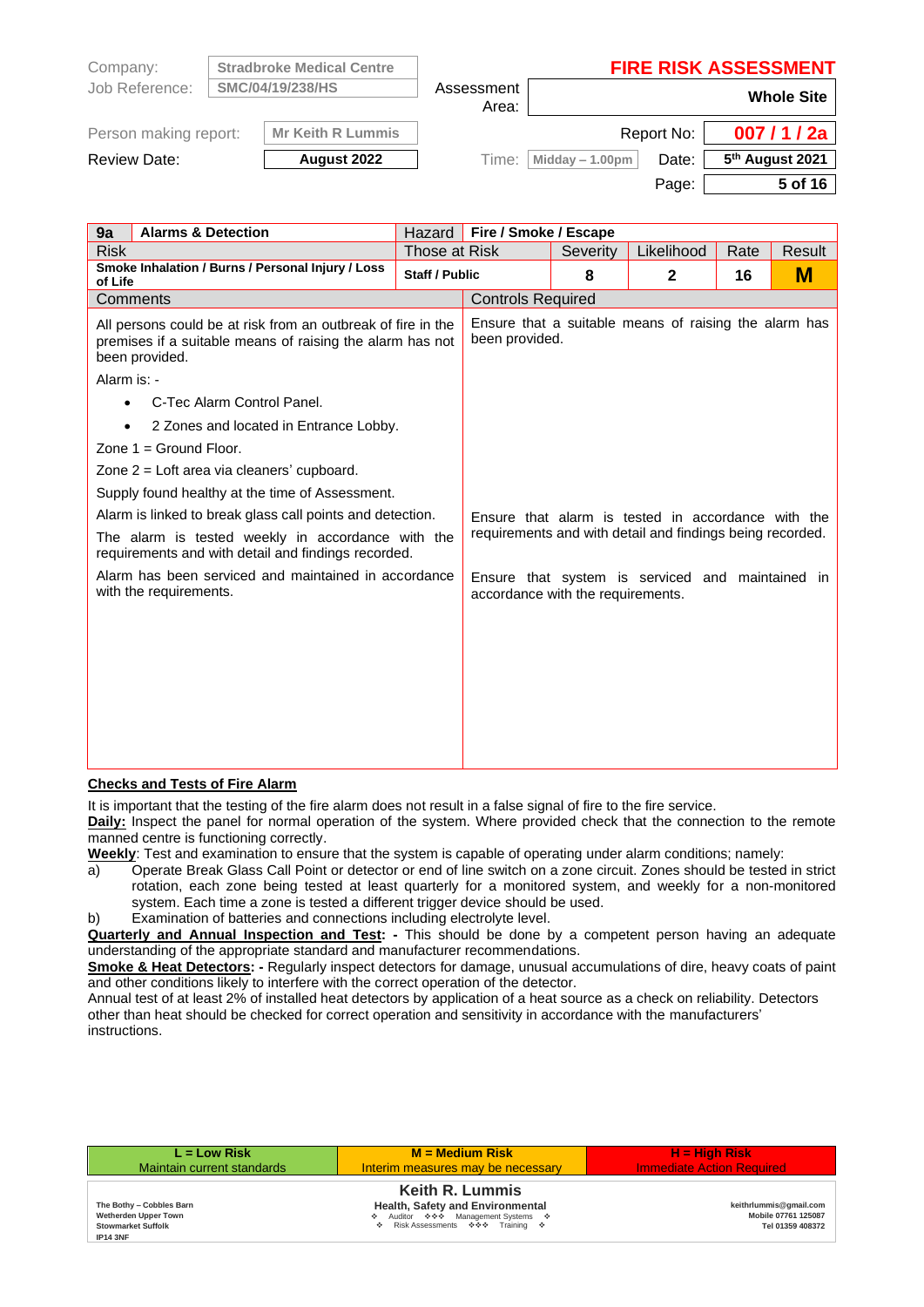| Company:              | <b>Stradbroke Medical Centre</b> |            | <b>FIRE RISK ASSESSMENT</b> |            |                             |  |
|-----------------------|----------------------------------|------------|-----------------------------|------------|-----------------------------|--|
| Job Reference:        | SMC/04/19/238/HS                 | Assessment | <b>Whole Site</b>           |            |                             |  |
|                       |                                  | Area:      |                             |            |                             |  |
| Person making report: | <b>Mr Keith R Lummis</b>         |            |                             | Report No: | 007/1/2a                    |  |
| <b>Review Date:</b>   | August 2022                      | Time:      | Midday $-1.00$ pm           | Date:      | 5 <sup>th</sup> August 2021 |  |
|                       |                                  |            |                             | Page:      | 6 of 16                     |  |

| 10a<br><b>Emergency Lighting</b>                                                                                                                                                                                                                                                                                                                                                                                                                                                                                                                                                                              | Hazard                    | <b>Escape / Vision / Visibility</b> |          |                                                                                                                                                                                                                                                                                                                                         |      |        |  |
|---------------------------------------------------------------------------------------------------------------------------------------------------------------------------------------------------------------------------------------------------------------------------------------------------------------------------------------------------------------------------------------------------------------------------------------------------------------------------------------------------------------------------------------------------------------------------------------------------------------|---------------------------|-------------------------------------|----------|-----------------------------------------------------------------------------------------------------------------------------------------------------------------------------------------------------------------------------------------------------------------------------------------------------------------------------------------|------|--------|--|
| <b>Risk</b>                                                                                                                                                                                                                                                                                                                                                                                                                                                                                                                                                                                                   | Those at Risk             |                                     | Severity | Likelihood                                                                                                                                                                                                                                                                                                                              | Rate | Result |  |
| Personal Injury / Loss of Life / Hindered Escape                                                                                                                                                                                                                                                                                                                                                                                                                                                                                                                                                              | <b>Staff &amp; Public</b> |                                     | 8        | $\mathbf{2}$                                                                                                                                                                                                                                                                                                                            | 16   | М      |  |
| Comments                                                                                                                                                                                                                                                                                                                                                                                                                                                                                                                                                                                                      |                           | <b>Controls Required</b>            |          |                                                                                                                                                                                                                                                                                                                                         |      |        |  |
| All persons could be at risk from fire and hindered escape<br>if adequate lighting has not been provided throughout the<br>premises – in particular on escape routes and at exit<br>points.<br>In general, emergency lighting has been installed<br>provided throughout the site / premises on escape routes<br>and at exit points.<br>Monthly checks lapsed on emergency lighting with detail<br>and findings recorded.<br>Obtain Test Key (Flameskill can probably provide a key<br>when they come in to service extinguishers).<br>Emergency lighting is serviced and<br>accordance with the requirements. | maintained in             | findings recorded.                  |          | Ensure adequate provision of suitable lighting throughout<br>the premises, on escape routes and at exit points.<br>Ensure that the required monthly tests on emergency<br>lighting units are carried out (in-house) with details and<br>Ensure that the required service and maintenance is<br>carried out on emergency lighting units. |      |        |  |

## **Emergency Lighting Checks**

Regular inspect the system for cleanliness, particularly luminaries. Battery banks and generators (where applicable) should be checked in accordance with the manufacturers' instructions.

- a) **Monthly** test the escape lighting by simulating failure of the normal lighting supply. Allow sufficient time to check all luminaries.
- b) **Six monthly** test the self contained and central battery systems by simulating failure of the normal lighting supply, for a period of at least one hour.
- c) **3 yearly** test the self contained and central battery systems for the full duration of their specification.

| 11a         | <b>Flammable Substances / Liquids</b>                                                                                                                                                                        | Hazard                | <b>Fire</b>                      |          |                                                                                                                                                                                                                                                                                                                                                                                                                                                                                                                                                                                  |      |        |
|-------------|--------------------------------------------------------------------------------------------------------------------------------------------------------------------------------------------------------------|-----------------------|----------------------------------|----------|----------------------------------------------------------------------------------------------------------------------------------------------------------------------------------------------------------------------------------------------------------------------------------------------------------------------------------------------------------------------------------------------------------------------------------------------------------------------------------------------------------------------------------------------------------------------------------|------|--------|
| <b>Risk</b> |                                                                                                                                                                                                              | Those at Risk         |                                  | Severity | Likelihood                                                                                                                                                                                                                                                                                                                                                                                                                                                                                                                                                                       | Rate | Result |
|             | Fire & Explosion / Personal Injury / Loss of Life                                                                                                                                                            | <b>Staff / Public</b> |                                  | 8        | 2                                                                                                                                                                                                                                                                                                                                                                                                                                                                                                                                                                                | 16   | М      |
|             | Comments                                                                                                                                                                                                     |                       | <b>Controls Required</b>         |          |                                                                                                                                                                                                                                                                                                                                                                                                                                                                                                                                                                                  |      |        |
|             | Operatives / Staff could be at risk from using / handling<br>and storing flammable products.<br>Only very small quantities of flammable products stored /<br>used (aerosols).<br>All products stored safely. |                       | Control all sources of ignition. |          | Ensure that suitable controls have been placed with<br>regards to handling, storage and use of chemical<br>products in particular those with flammable properties and<br>those with harmful or toxic products of combustion.<br><b>Operatives:</b> - To ensure that all flammable products are<br>returned to safe storage on completion of use.<br>Ensure that when using flammable products that you<br>have read or have had conveyed to you the contents of<br>the MSDS for the products that you handle, store or use -<br>in particular Section 5 relating to Fire Issues. |      |        |

| $L = Low Risk$                                                                                   | $M = Medium Risk$                                                                                                                      | $H = High Risk$                                                   |
|--------------------------------------------------------------------------------------------------|----------------------------------------------------------------------------------------------------------------------------------------|-------------------------------------------------------------------|
| Maintain current standards                                                                       | Interim measures may be necessary                                                                                                      | <b>Immediate Action Required</b>                                  |
| The Bothy - Cobbles Barn<br>Wetherden Upper Town<br><b>Stowmarket Suffolk</b><br><b>IP14 3NF</b> | <b>Keith R. Lummis</b><br>Health, Safety and Environmental<br>❖ Auditor ��� Management Systems �<br>♦ Risk Assessments ♦••• Training ♦ | keithrlummis@gmail.com<br>Mobile 07761 125087<br>Tel 01359 408372 |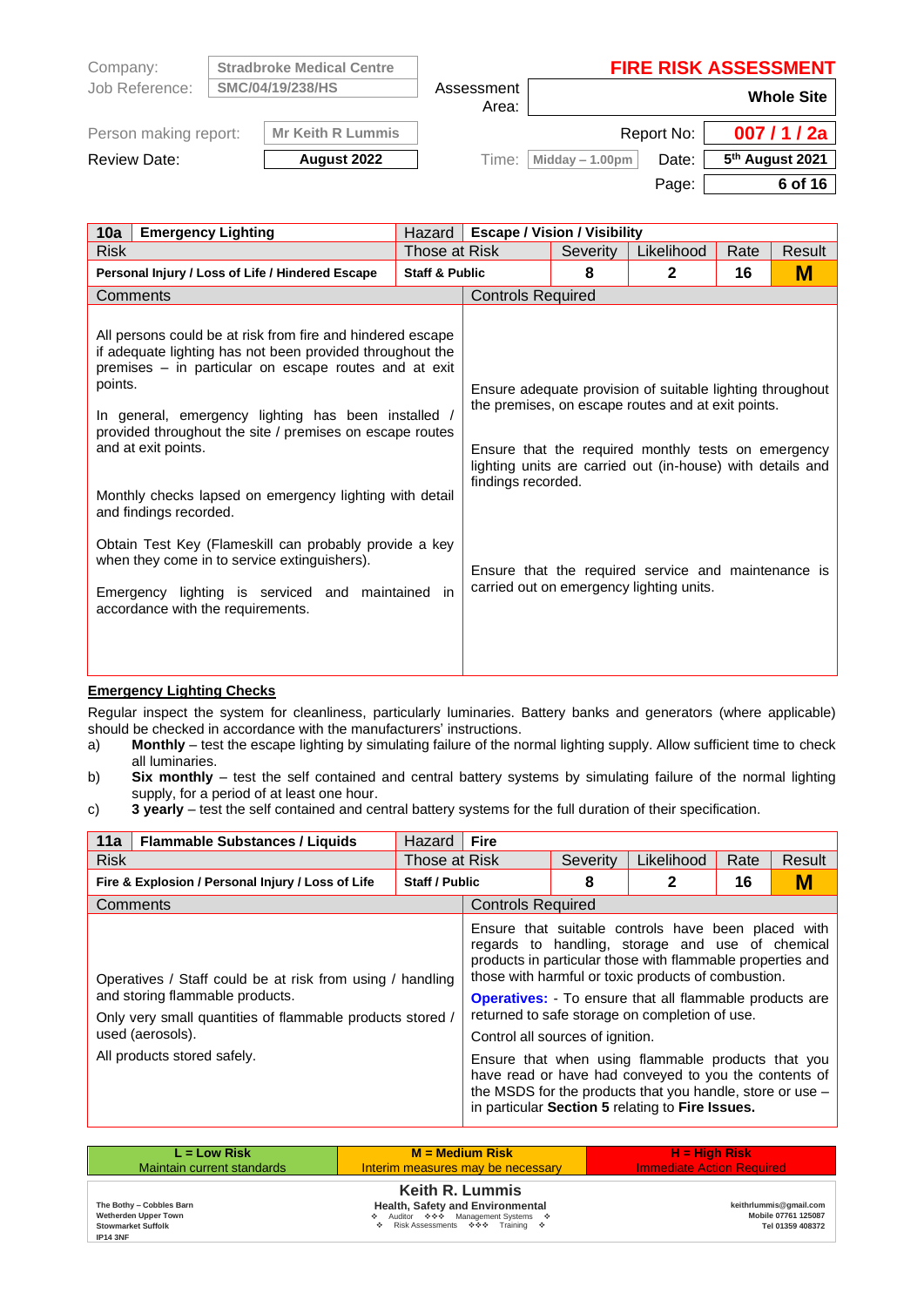| Company:              | <b>Stradbroke Medical Centre</b> |                     | <b>FIRE RISK ASSESSMENT</b> |            |                             |  |
|-----------------------|----------------------------------|---------------------|-----------------------------|------------|-----------------------------|--|
| Job Reference:        | SMC/04/19/238/HS                 | Assessment<br>Area: | <b>Whole Site</b>           |            |                             |  |
| Person making report: | <b>Mr Keith R Lummis</b>         |                     |                             | Report No: | 007/1/2a                    |  |
| <b>Review Date:</b>   | August 2022                      | Time:               | Midday $-1.00$ pm           | Date:      | 5 <sup>th</sup> August 2021 |  |
|                       |                                  |                     |                             | Page:      | 7 of 16                     |  |

| 12a<br>Waste Materials & Housekeeping                                                                                                                                                                                                                                                                                                                                                                                 |                           | Fire / Escape<br>Hazard                                                         |          |                                                                                                                 |      |         |
|-----------------------------------------------------------------------------------------------------------------------------------------------------------------------------------------------------------------------------------------------------------------------------------------------------------------------------------------------------------------------------------------------------------------------|---------------------------|---------------------------------------------------------------------------------|----------|-----------------------------------------------------------------------------------------------------------------|------|---------|
| <b>Risk</b>                                                                                                                                                                                                                                                                                                                                                                                                           | Those at Risk             |                                                                                 | Severity | Likelihood                                                                                                      | Rate | Result  |
| Personal Injury / Loss of Life                                                                                                                                                                                                                                                                                                                                                                                        | <b>Staff &amp; Public</b> |                                                                                 | 8        | $\mathbf{2}$                                                                                                    | 16   | М       |
| Comments                                                                                                                                                                                                                                                                                                                                                                                                              |                           | <b>Controls Required</b>                                                        |          |                                                                                                                 |      |         |
|                                                                                                                                                                                                                                                                                                                                                                                                                       |                           | Maintain current standards.                                                     |          |                                                                                                                 |      |         |
|                                                                                                                                                                                                                                                                                                                                                                                                                       |                           |                                                                                 |          | Do not store waste on escape routes or under stairs.                                                            |      |         |
| A large number of fires each year in the workplace are<br>attributed to poor housekeeping.<br>Waste stored in walkways and on escape routes can<br>contribute to fire and can hinder escape.<br>Housekeeping found acceptable at the<br>Assessment with all waste products being removed from<br>the site on a regular basis.<br>External waste bins located close to the rear of the<br>building – bins are secured. | time<br>of                | building and placed in a secure area.<br>from externalareas on a regular basis. |          | <b>Suggest</b> bins are moved away from the rear of the<br>Remove all waste from the operations areas daily and |      | TIDY UP |

| 13a<br><b>Ignition Sources</b>                                                                                                                                                                                                                                                                                                                                                                                             | Hazard                    | <b>Fire</b>              |          |                                                                                                                                                              |      |          |
|----------------------------------------------------------------------------------------------------------------------------------------------------------------------------------------------------------------------------------------------------------------------------------------------------------------------------------------------------------------------------------------------------------------------------|---------------------------|--------------------------|----------|--------------------------------------------------------------------------------------------------------------------------------------------------------------|------|----------|
| <b>Risk</b>                                                                                                                                                                                                                                                                                                                                                                                                                | Those at Risk             |                          | Severity | Likelihood                                                                                                                                                   | Rate | Result   |
| Fire / Explosion / Personal Injury / Loss of Life                                                                                                                                                                                                                                                                                                                                                                          | <b>Staff &amp; Public</b> |                          | 8        | $\mathbf{2}$                                                                                                                                                 | 16   | М        |
| Comments                                                                                                                                                                                                                                                                                                                                                                                                                   |                           | <b>Controls Required</b> |          |                                                                                                                                                              |      |          |
| All persons could be at risk from fire and explosion if all<br>sources of ignition have not been identified and<br>controlled.<br>Ignition sources identified as: -<br>Smoking.<br>٠<br>Electrical.<br>٠<br>In general, all sources of ignition have been controlled.<br>Site is a No Smoking site.<br>PAT (Portable Appliance Testing) and fixed installations<br>have been inspected and tested (see item – electrical). |                           | controlled.              |          | Ensure that all sources of ignition have been suitably<br><b>Staff</b> - Check for sources of ignition<br>commencement of any task using flammable products. |      | prior to |

| $L = Low Risk$                                                                                   | $M = Medium Risk$                                                                                                                     | $H = High Risk$                                                   |
|--------------------------------------------------------------------------------------------------|---------------------------------------------------------------------------------------------------------------------------------------|-------------------------------------------------------------------|
| Maintain current standards                                                                       | Interim measures may be necessary                                                                                                     | <b>Immediate Action Required</b>                                  |
| The Bothy - Cobbles Barn<br>Wetherden Upper Town<br><b>Stowmarket Suffolk</b><br><b>IP14 3NF</b> | <b>Keith R. Lummis</b><br>Health, Safety and Environmental<br>❖ Auditor ��� Management Systems �<br>♦ Risk Assessments • ♦ Training • | keithrlummis@gmail.com<br>Mobile 07761 125087<br>Tel 01359 408372 |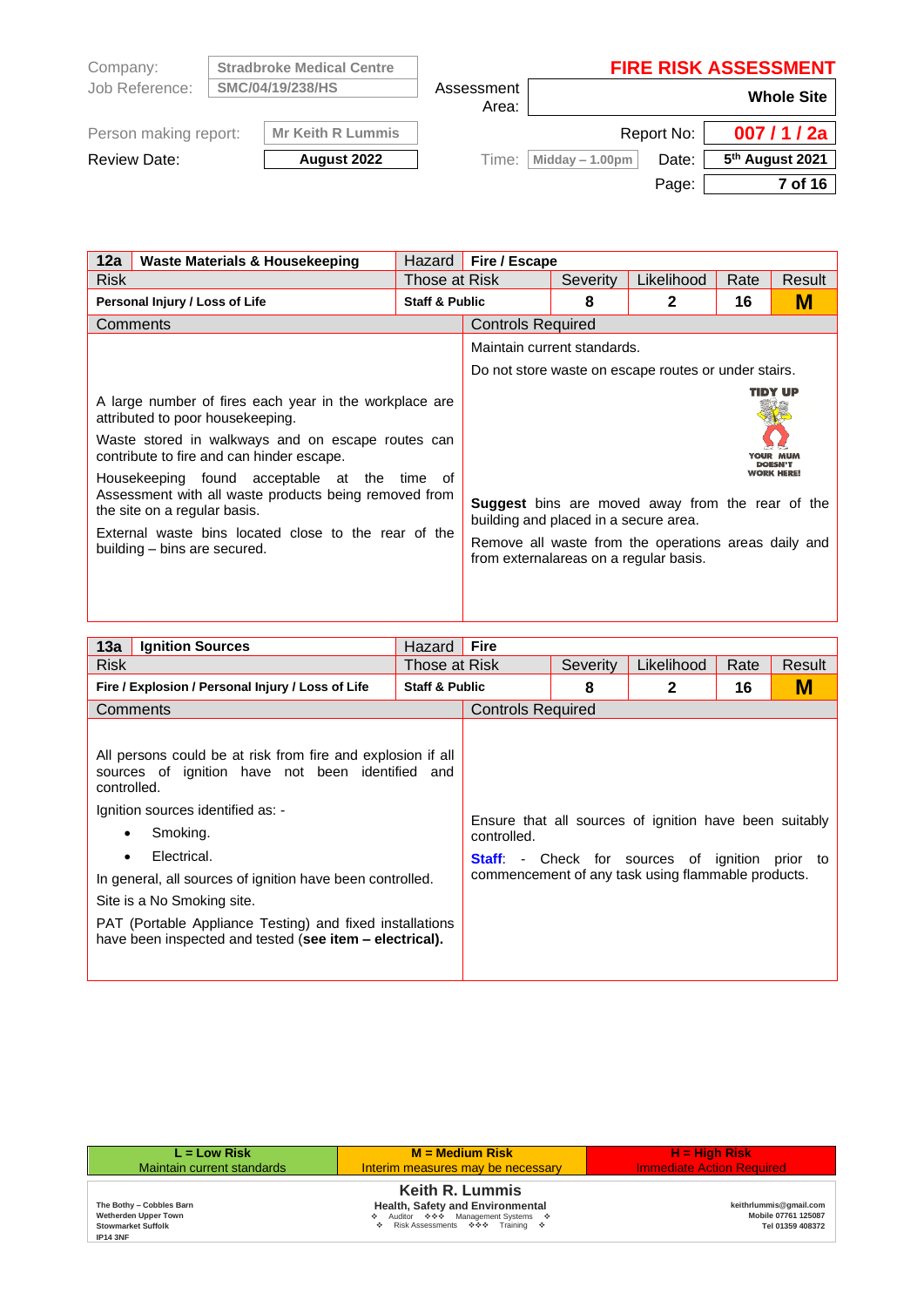| Company:              | <b>Stradbroke Medical Centre</b> |                     | <b>FIRE RISK ASSESSMENT</b> |            |                             |  |
|-----------------------|----------------------------------|---------------------|-----------------------------|------------|-----------------------------|--|
| Job Reference:        | SMC/04/19/238/HS                 | Assessment<br>Area: |                             |            | <b>Whole Site</b>           |  |
| Person making report: | <b>Mr Keith R Lummis</b>         |                     |                             | Report No: | 007/1/2a                    |  |
| <b>Review Date:</b>   | August 2022                      | Time:               | Midday $-1.00$ pm           | Date:      | 5 <sup>th</sup> August 2021 |  |
|                       |                                  |                     |                             | Page:      | 8 of 16                     |  |

L.

| 15a<br><b>Training &amp; Information</b>                                                                                                                                                                                                                                                                                                                                                                                                                                                                                            | Hazard                                                                                     | Fire / Escape            |                                                                                                                                                                                                                                                                                                                                                                                           |            |      |        |
|-------------------------------------------------------------------------------------------------------------------------------------------------------------------------------------------------------------------------------------------------------------------------------------------------------------------------------------------------------------------------------------------------------------------------------------------------------------------------------------------------------------------------------------|--------------------------------------------------------------------------------------------|--------------------------|-------------------------------------------------------------------------------------------------------------------------------------------------------------------------------------------------------------------------------------------------------------------------------------------------------------------------------------------------------------------------------------------|------------|------|--------|
| <b>Risk</b>                                                                                                                                                                                                                                                                                                                                                                                                                                                                                                                         | Those at Risk                                                                              |                          | Severity                                                                                                                                                                                                                                                                                                                                                                                  | Likelihood | Rate | Result |
| Personal Injury / Loss of Life                                                                                                                                                                                                                                                                                                                                                                                                                                                                                                      | <b>Staff / Public</b>                                                                      |                          | 8                                                                                                                                                                                                                                                                                                                                                                                         | 2          | 16   | М      |
| Comments                                                                                                                                                                                                                                                                                                                                                                                                                                                                                                                            |                                                                                            | <b>Controls Required</b> |                                                                                                                                                                                                                                                                                                                                                                                           |            |      |        |
| Staff and others could be at risk from an outbreak of fire<br>in the premises if suitable training has not been given /<br>received.<br>Training in fire awareness carried out online. Ref: - NHS.<br>Fire Action Notices have been placed throughout the<br>premises – ok.<br>Fire Risk Assessment – completed 007 / 1.<br>Risk Assessment reviewed annually. Ref: - Keith R<br>Lummis - Health, Safety & Environmental.<br>Assessor is notified of any changes throughout the year<br>and amendments are carried out as required. | <b>Employees: - If in any doubtASK!</b><br>Regularly review Fire Procedures.<br>emergency. |                          | Ensure adequate provision of information and training.<br>Regularly review fire training requirements.<br>Ensure that Staff have read or have had conveyed to<br>them the contents of the site Fire Risk Assessment and<br>that they have fully understood the contents.<br>Ensure that all Fire Procedures accurately reflect that<br>which is expected to take place in the event of an |            |      |        |

| 18a<br><b>Vehicles On-Site</b>                                                          | Hazard                | <b>Parking / Access &amp; Escape</b>                                                                           |          |            |      |        |  |
|-----------------------------------------------------------------------------------------|-----------------------|----------------------------------------------------------------------------------------------------------------|----------|------------|------|--------|--|
| <b>Risk</b>                                                                             | Those at Risk         |                                                                                                                | Severity | Likelihood | Rate | Result |  |
| Fire / Personal Injury / Hindered Escape / Loss of<br>Life                              | <b>Staff / Public</b> |                                                                                                                | 8        | 2          | 16   | м      |  |
| Comments                                                                                |                       | <b>Controls Required</b>                                                                                       |          |            |      |        |  |
| Cars – Staff and Public are parked in the areas provided<br>(car park).                 |                       |                                                                                                                |          |            |      |        |  |
| Generally, parking is away from the building.                                           |                       |                                                                                                                |          |            |      |        |  |
| Roadways are kept clear at all times allowing access for<br>emergency service vehicles. |                       | All vehicles to be parked in the spaces provided.<br>Allow access for emergency service vehicles at all times. |          |            |      |        |  |
| Additional parking at end of access road – for sports<br>centre.                        |                       | Do not obstruct site access!                                                                                   |          |            |      |        |  |
| In general, parking at rear and front of premises is limited<br>and is for staff only!  |                       |                                                                                                                |          |            |      |        |  |
|                                                                                         |                       |                                                                                                                |          |            |      |        |  |

| 19a<br><b>Arson / Intruders / Security</b>                                                                                                                                                     | Hazard        | <b>Fire</b>                               |           |                                                                                                                 |          |        |
|------------------------------------------------------------------------------------------------------------------------------------------------------------------------------------------------|---------------|-------------------------------------------|-----------|-----------------------------------------------------------------------------------------------------------------|----------|--------|
| <b>Risk</b>                                                                                                                                                                                    | Those at Risk |                                           | Severity  | Likelihood                                                                                                      | Rate     | Result |
| Fire / Personal Injury / Loss of Life<br>/ Premises                                                                                                                                            |               | Staff / Public / Intruder<br>2<br>16<br>8 |           |                                                                                                                 | M        |        |
| Comments                                                                                                                                                                                       |               | <b>Controls Required</b>                  |           |                                                                                                                 |          |        |
| Intruder alarm system installed with detection throughout<br>the premises. System is liked to custodian.<br>Checks on premises security made prior to vacation of<br>the site at end of shift. |               | alarm<br>Ensure<br>maintained.            | system is | Ensure that premise is secured at end of shift.<br>Ensure waste skips are secured when not in use.<br>regularly | serviced | and    |

| $L = Low Risk$                                                                                   | $M = Medium Risk$                                                                                                                     | $H = High Risk$                                                   |
|--------------------------------------------------------------------------------------------------|---------------------------------------------------------------------------------------------------------------------------------------|-------------------------------------------------------------------|
| Maintain current standards                                                                       | Interim measures may be necessary                                                                                                     | <b>Immediate Action Required</b>                                  |
| The Bothy - Cobbles Barn<br>Wetherden Upper Town<br><b>Stowmarket Suffolk</b><br><b>IP14 3NF</b> | <b>Keith R. Lummis</b><br>Health, Safety and Environmental<br>❖ Auditor ��� Management Systems �<br>♦ Risk Assessments • ♦ Training • | keithrlummis@gmail.com<br>Mobile 07761 125087<br>Tel 01359 408372 |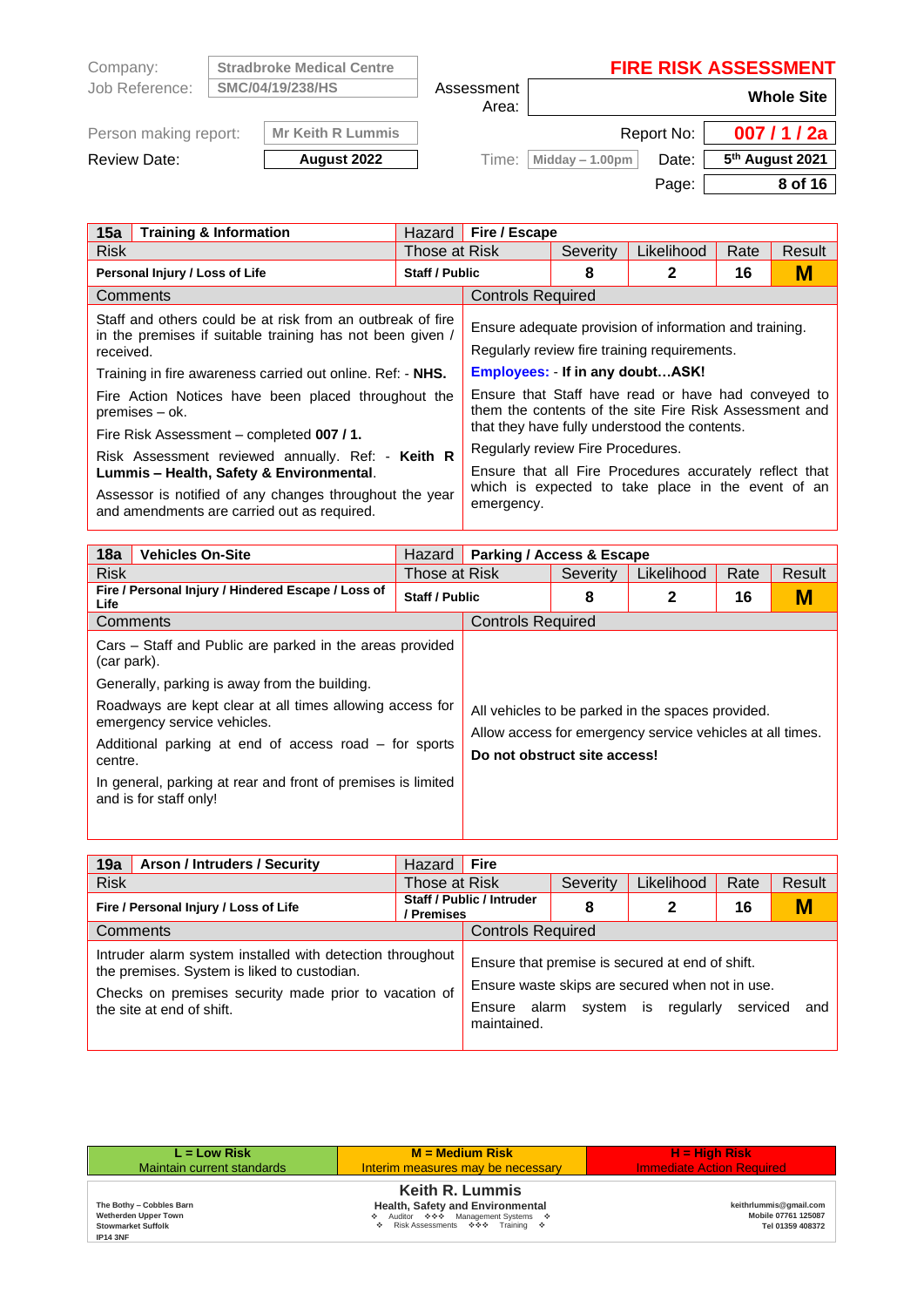| Company:              | <b>Stradbroke Medical Centre</b> |                     | <b>FIRE RISK ASSESSMENT</b> |            |                             |
|-----------------------|----------------------------------|---------------------|-----------------------------|------------|-----------------------------|
| Job Reference:        | SMC/04/19/238/HS                 | Assessment<br>Area: |                             |            | <b>Whole Site</b>           |
| Person making report: | <b>Mr Keith R Lummis</b>         |                     |                             | Report No: | 007/1/2a                    |
| <b>Review Date:</b>   | August 2022                      | Time:               | Midday $-1.00$ pm           | Date:      | 5 <sup>th</sup> August 2021 |
|                       |                                  |                     |                             | Page:      | 9 of 16                     |

L.

| 21a<br><b>Electrical Equipment &amp; Installations</b>                                                                                                                                                                                                                                                                                                                                                                                                                                                                                            | Hazard           | <b>Electricity / Fire</b>                                                                                                     |                           |                                                                                                                                                                                                                                                                                                                                                                        |      |        |
|---------------------------------------------------------------------------------------------------------------------------------------------------------------------------------------------------------------------------------------------------------------------------------------------------------------------------------------------------------------------------------------------------------------------------------------------------------------------------------------------------------------------------------------------------|------------------|-------------------------------------------------------------------------------------------------------------------------------|---------------------------|------------------------------------------------------------------------------------------------------------------------------------------------------------------------------------------------------------------------------------------------------------------------------------------------------------------------------------------------------------------------|------|--------|
| <b>Risk</b>                                                                                                                                                                                                                                                                                                                                                                                                                                                                                                                                       | Those at Risk    |                                                                                                                               | Severity                  | Likelihood                                                                                                                                                                                                                                                                                                                                                             | Rate | Result |
| Shock / Fire / Personal Injury / Loss of Life                                                                                                                                                                                                                                                                                                                                                                                                                                                                                                     | Staff / Public / | <b>Premises Out of Hours</b>                                                                                                  | 8                         | $\mathbf{2}$                                                                                                                                                                                                                                                                                                                                                           | 16   | М      |
| Comments                                                                                                                                                                                                                                                                                                                                                                                                                                                                                                                                          |                  | <b>Controls Required</b>                                                                                                      |                           |                                                                                                                                                                                                                                                                                                                                                                        |      |        |
| All persons could be at risk from damaged or faulty<br>electrical equipment and installations.<br><b>NB</b> * A large number of fires every year are attributed to<br>damaged or faulty electrical equipment.<br>Portable Appliance Testing (PAT) completed. Ref: -<br>Hawkesworth. Carried out 03/2021.<br>Hardwiring and fixed installation checks completed. Ref: -<br>Styne Electrical (M Richards and D Lummis). Carried<br>out 08/05/2020 and due 08/05/2025 - ok.<br>All switches and sockets labelled as to distribution board<br>source. |                  | Record detail and findings.<br>installations prior to use.<br><b>Manager</b> with immediate effect.<br>$\bullet$<br>$\bullet$ | Industrial every 3 years. | Ensure regular inspection and test of portable appliances.<br><b>Staff:</b> - Visually inspect electrical appliances and<br>Report any faults or defects found to the <b>Practice</b><br>Carry out hardwiring and fixed installation checks in<br>accordance with the requirements i.e. -<br>Retail and Other every 5 years.<br>This must be done by a competent body. |      |        |

| 22a         | <b>Fire Drills</b>                                                                                 | Hazard                    | <b>Escape</b>                                              |          |                                                                                                             |      |        |  |
|-------------|----------------------------------------------------------------------------------------------------|---------------------------|------------------------------------------------------------|----------|-------------------------------------------------------------------------------------------------------------|------|--------|--|
| <b>Risk</b> |                                                                                                    | Those at Risk             |                                                            | Severity | Likelihood                                                                                                  | Rate | Result |  |
|             | Personal Injury / Loss of Life                                                                     | <b>Staff &amp; Public</b> |                                                            | 8        | 2                                                                                                           | 16   | M      |  |
|             | Comments                                                                                           |                           | <b>Controls Required</b>                                   |          |                                                                                                             |      |        |  |
|             | Fire Drills have been completed as per the requirements<br>with detail and findings recorded – ok. |                           | <b>Suggest</b> 2 per annum.<br>Record detail and findings. |          | Ensure that fire drills are carried out annually.<br>Simulate hindered escape where practical and possible. |      |        |  |

| $L = Low Risk$                                                                                   | $M = Medium Risk$                                                                                                                     | $H = High Risk$                                                   |
|--------------------------------------------------------------------------------------------------|---------------------------------------------------------------------------------------------------------------------------------------|-------------------------------------------------------------------|
| Maintain current standards                                                                       | Interim measures may be necessary                                                                                                     | <b>Immediate Action Required</b>                                  |
| The Bothy - Cobbles Barn<br>Wetherden Upper Town<br><b>Stowmarket Suffolk</b><br><b>IP14 3NF</b> | <b>Keith R. Lummis</b><br>Health, Safety and Environmental<br>❖ Auditor ��� Management Systems ❖<br>♦ Risk Assessments ♦ ♦ Training ♦ | keithrlummis@gmail.com<br>Mobile 07761 125087<br>Tel 01359 408372 |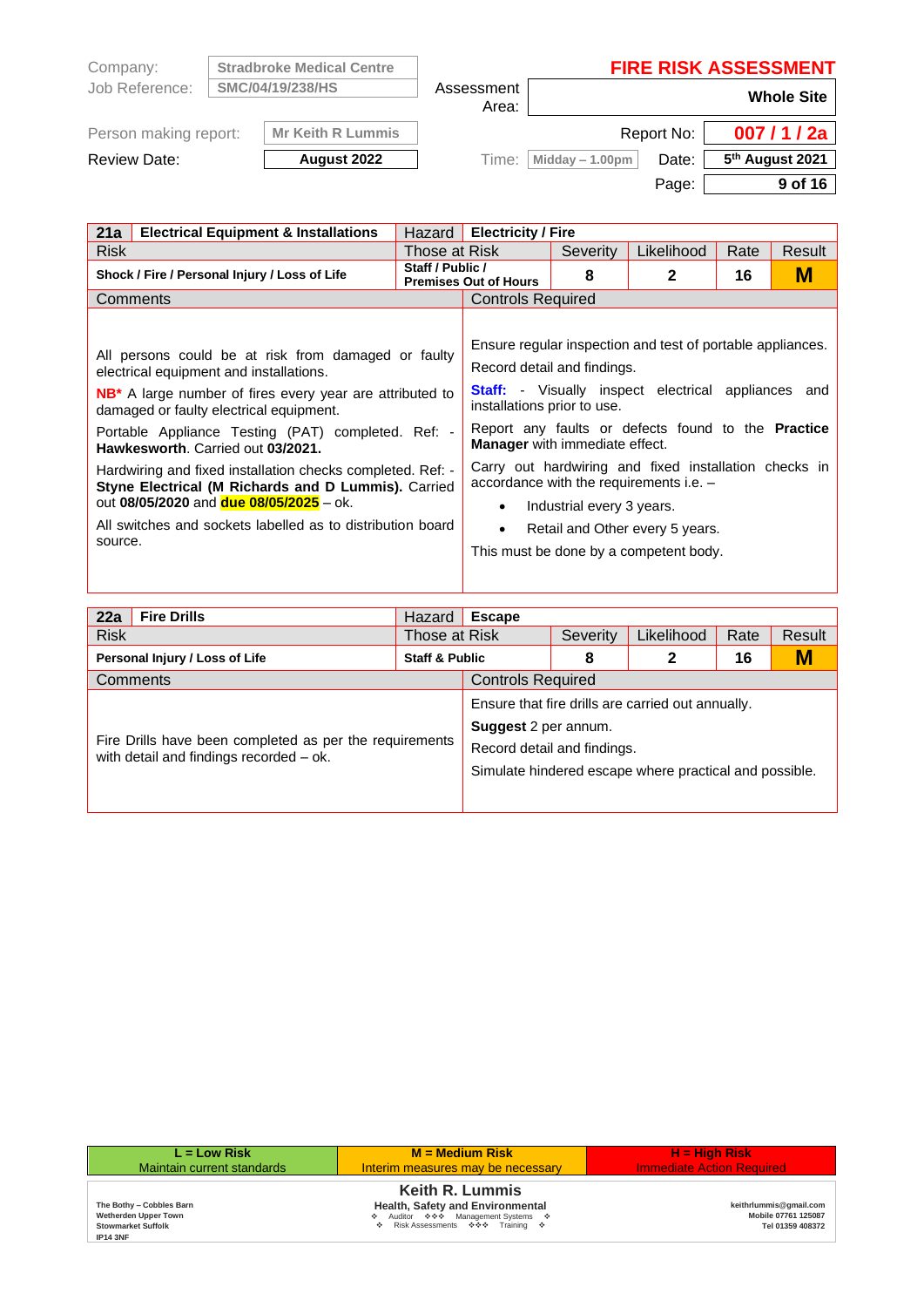| Company:              |                  | <b>Stradbroke Medical Centre</b> |                     | <b>FIRE RISK ASSESSMENT</b> |            |                             |
|-----------------------|------------------|----------------------------------|---------------------|-----------------------------|------------|-----------------------------|
| Job Reference:        | SMC/04/19/238/HS |                                  | Assessment<br>Area: |                             |            | <b>Whole Site</b>           |
| Person making report: |                  | <b>Mr Keith R Lummis</b>         |                     |                             | Report No: | 007/1/2a                    |
| <b>Review Date:</b>   |                  | August 2022                      | Time:               | Midday $-1.00$ pm           | Date:      | 5 <sup>th</sup> August 2021 |
|                       |                  |                                  |                     |                             | Page:      | 10 of 16                    |

| 23a<br><b>Entrance (front) Lobby</b>                                                                                                                                                                                          | Hazard                    | Fire / Escape            |          |              |      |        |
|-------------------------------------------------------------------------------------------------------------------------------------------------------------------------------------------------------------------------------|---------------------------|--------------------------|----------|--------------|------|--------|
| <b>Risk</b>                                                                                                                                                                                                                   | Those at Risk             |                          | Severity | Likelihood   | Rate | Result |
| Personal Injury / Loss of Life                                                                                                                                                                                                | <b>Staff &amp; Public</b> |                          | 8        | $\mathbf{2}$ | 16   | М      |
| Comments                                                                                                                                                                                                                      |                           | <b>Controls Required</b> |          |              |      |        |
| Glazed Automatic Door - open and closure: -<br>Opens inward.<br>$\bullet$<br>Touch to open pad in Lobby.<br>$\bullet$                                                                                                         |                           |                          |          |              |      |        |
| 1 x Emergency Light (central in Lobby).<br>1 x C-Tec Alarm Control Panel.<br>$2$ Zones: -<br>Zone $1 =$ Ground Floor.<br>$\bullet$<br>Zone 2 = Loft area via cleaners' cupboard.<br>Supply healthy at the time of Assessment. |                           |                          |          |              |      |        |
| Door to toilet opens into toilet (Fire Door).<br>No Vison Panel.                                                                                                                                                              |                           |                          |          |              |      |        |
| Door to Waiting Room: -<br>Opens into Waiting Room (automatic).<br>Glazed.<br>1 x Break Glass Call Point at left-hand side of alarm<br>panel.<br>1 x Fire Action Notice.                                                      |                           |                          |          |              |      |        |
| <b>Toilet</b><br>24a                                                                                                                                                                                                          | Hazard                    | Fire / Escape            |          |              |      |        |
| <b>Risk</b>                                                                                                                                                                                                                   | Those at Risk             |                          | Severity | Likelihood   | Rate | Result |
| Personal Injury / Loss of Life                                                                                                                                                                                                | <b>Staff &amp; Public</b> |                          | 8        | 2            | 16   | М      |

| Personal Injury / Loss of Life | <b>Staff &amp; Public</b> |                          |  |  | 16 | M |  |  |
|--------------------------------|---------------------------|--------------------------|--|--|----|---|--|--|
| Comments                       |                           | <b>Controls Required</b> |  |  |    |   |  |  |
| Toilet checked - ok            |                           | N/A                      |  |  |    |   |  |  |

| $L = Low Risk$                                                                                   | $M = Medium Risk$                                                                                                                     | <b>H</b> = High Risk                                              |
|--------------------------------------------------------------------------------------------------|---------------------------------------------------------------------------------------------------------------------------------------|-------------------------------------------------------------------|
| Maintain current standards                                                                       | Interim measures may be necessary                                                                                                     | <b>Immediate Action Required</b>                                  |
| The Bothy - Cobbles Barn<br>Wetherden Upper Town<br><b>Stowmarket Suffolk</b><br><b>IP14 3NF</b> | <b>Keith R. Lummis</b><br>Health, Safety and Environmental<br>❖ Auditor ��� Management Systems �<br>♦ Risk Assessments • ♦ Training • | keithrlummis@gmail.com<br>Mobile 07761 125087<br>Tel 01359 408372 |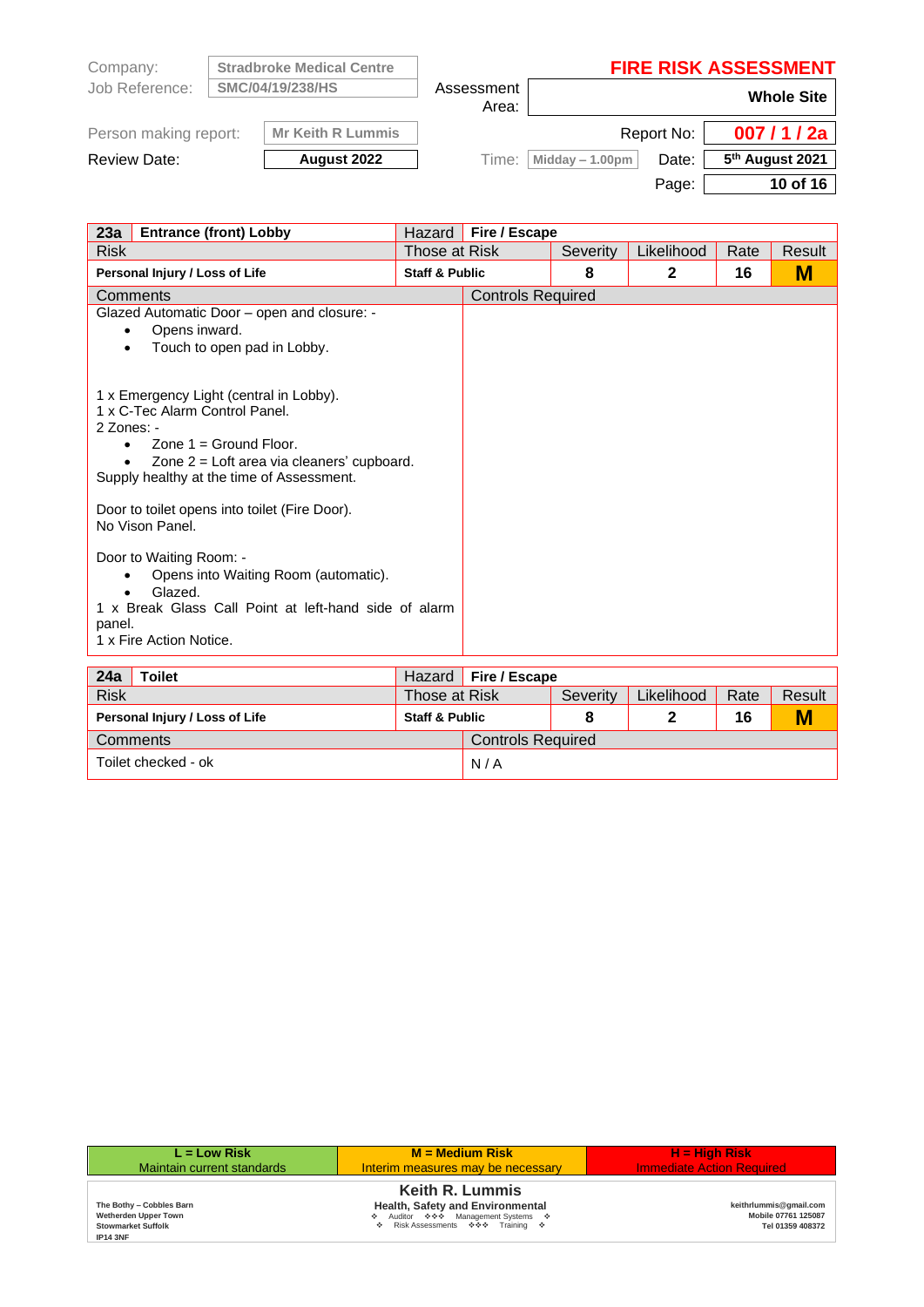| Company:              |                  | <b>Stradbroke Medical Centre</b> |       | <b>FIRE RISK ASSESSMENT</b> |            |                             |  |  |                     |  |                   |
|-----------------------|------------------|----------------------------------|-------|-----------------------------|------------|-----------------------------|--|--|---------------------|--|-------------------|
| Job Reference:        | SMC/04/19/238/HS |                                  |       |                             |            |                             |  |  | Assessment<br>Area: |  | <b>Whole Site</b> |
| Person making report: |                  | <b>Mr Keith R Lummis</b>         |       |                             | Report No: | 007/1/2a                    |  |  |                     |  |                   |
| Review Date:          |                  | August 2022                      | Time: | Midday $-1.00$ pm           | Date:      | 5 <sup>th</sup> August 2021 |  |  |                     |  |                   |
|                       |                  |                                  |       |                             | Page:      | 11 of 16                    |  |  |                     |  |                   |

| 25a<br><b>Waiting Room</b>                                                                                   |                           | Hazard   Fire / Escape   |          |              |      |        |
|--------------------------------------------------------------------------------------------------------------|---------------------------|--------------------------|----------|--------------|------|--------|
| <b>Risk</b>                                                                                                  | Those at Risk             |                          | Severity | Likelihood   | Rate | Result |
| Personal Injury / Loss of Life                                                                               | <b>Staff &amp; Public</b> |                          | 8        | $\mathbf{2}$ | 16   | M      |
| Comments                                                                                                     |                           | <b>Controls Required</b> |          |              |      |        |
| Entrance Door (automatic): -                                                                                 |                           |                          |          |              |      |        |
| Vision Panel and Auto Closure.                                                                               |                           |                          |          |              |      |        |
| Fire Exit sign above door and Fire Door Keep<br>shut sign.                                                   |                           |                          |          |              |      |        |
| Fire Action Notice at left-hand side - assembly<br>$\bullet$<br>point detail filled in as front of premises. |                           |                          |          |              |      |        |
| 1 x 2kg CO <sup>2</sup> extinguisher and sign at left-hand side.                                             |                           |                          |          |              |      |        |
| 1 x 6lt Foam extinguisher and sign at left-hand side.                                                        |                           |                          |          |              |      |        |
| Carried out 08/2021. Ref: - Flameskill. Due 08/2022.<br>Overdue.                                             |                           |                          |          |              |      |        |
| Door to Consulting Room 3: -                                                                                 |                           |                          |          |              |      |        |
| 2 x Smoke Detectors.                                                                                         |                           |                          |          |              |      |        |
| 1 x Sounder (above Reception Desk).                                                                          |                           | N/A                      |          |              |      |        |
| Door to Consulting Rooms 1 and 2: -                                                                          |                           |                          |          |              |      |        |
| Fire Exit sign above door.<br>$\bullet$                                                                      |                           |                          |          |              |      |        |
| Fire Door Keep Shut sign.<br>٠                                                                               |                           |                          |          |              |      |        |
| Door glazed – Vision Panel and Self-Closure.                                                                 |                           |                          |          |              |      |        |
| Door to Treatment Room: -                                                                                    |                           |                          |          |              |      |        |
| Opens into Waiting Area.<br>$\bullet$                                                                        |                           |                          |          |              |      |        |
| Vision Panel and Self-Closure.                                                                               |                           |                          |          |              |      |        |
| 2 x Dimplex Storage Heaters.                                                                                 |                           |                          |          |              |      |        |
|                                                                                                              |                           |                          |          |              |      |        |
|                                                                                                              |                           |                          |          |              |      |        |

| $L = Low Risk$                                                                                          | $M = Medium Risk$                                                                                                                         | $H = High Risk$                                                   |
|---------------------------------------------------------------------------------------------------------|-------------------------------------------------------------------------------------------------------------------------------------------|-------------------------------------------------------------------|
| Maintain current standards                                                                              | Interim measures may be necessary                                                                                                         | <b>Immediate Action Required</b>                                  |
| The Bothy - Cobbles Barn<br><b>Wetherden Upper Town</b><br><b>Stowmarket Suffolk</b><br><b>IP14 3NF</b> | <b>Keith R. Lummis</b><br>Health, Safety and Environmental<br>❖ Auditor ��� Management Systems ❖<br>♦ Risk Assessments • • • Training • • | keithrlummis@gmail.com<br>Mobile 07761 125087<br>Tel 01359 408372 |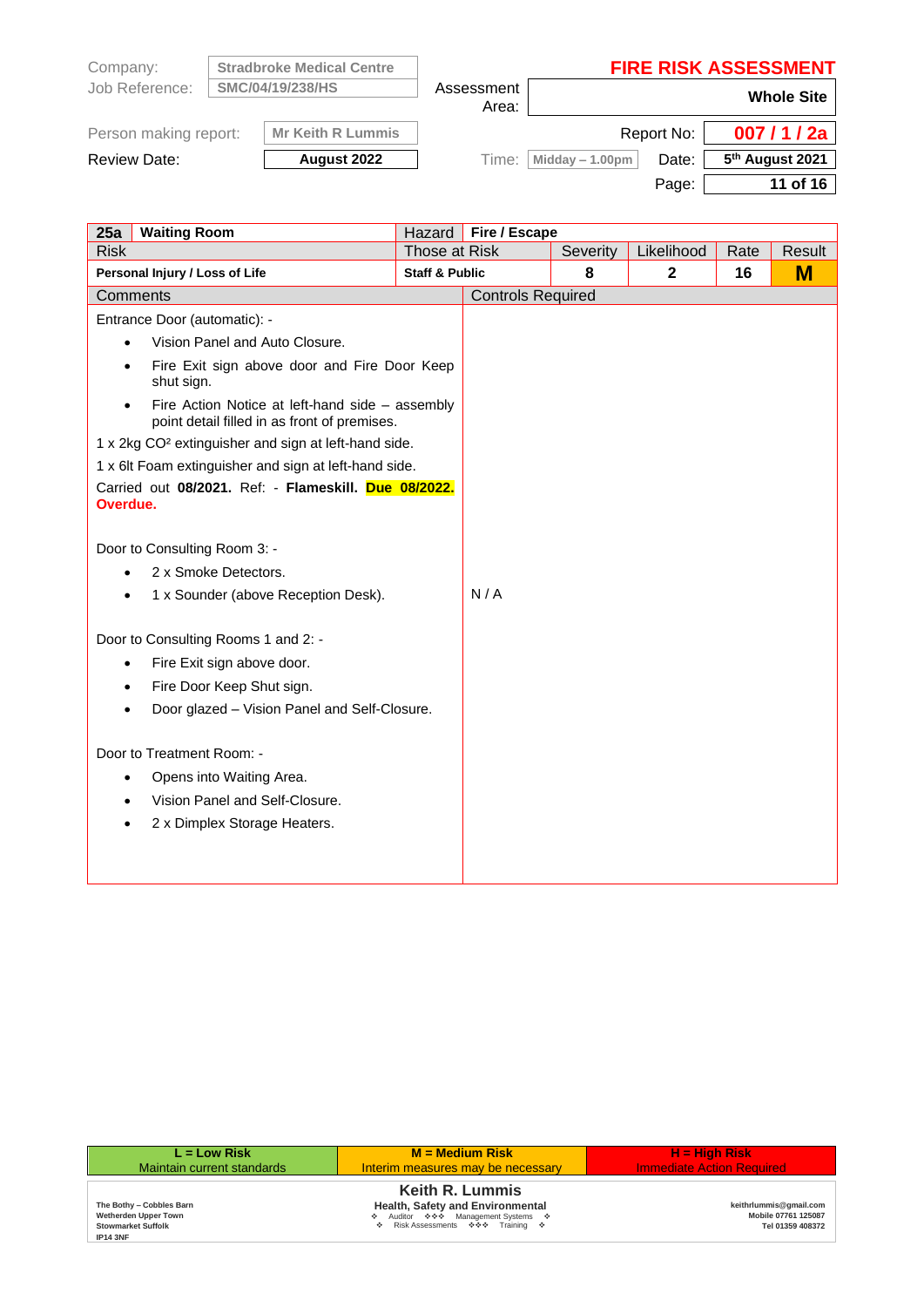| Company:              | <b>Stradbroke Medical Centre</b> |                     | <b>FIRE RISK ASSESSMENT</b> |            |                             |
|-----------------------|----------------------------------|---------------------|-----------------------------|------------|-----------------------------|
| Job Reference:        | <b>SMC/04/19/238/HS</b>          | Assessment<br>Area: |                             |            | <b>Whole Site</b>           |
| Person making report: | <b>Mr Keith R Lummis</b>         |                     |                             | Report No: | 007/1/2a                    |
| <b>Review Date:</b>   | August 2022                      | Time:               | Midday $-1.00$ pm           | Date:      | 5 <sup>th</sup> August 2021 |
|                       |                                  |                     |                             | Page:      | 12 of 16                    |

| <b>Inner Lobby</b><br>26a                                           |                           | Hazard   Fire / Escape   |            |              |        |   |
|---------------------------------------------------------------------|---------------------------|--------------------------|------------|--------------|--------|---|
| <b>Risk</b>                                                         | Those at Risk             | Severity                 | Likelihood | Rate         | Result |   |
| Personal Injury / Loss of Life                                      | <b>Staff &amp; Public</b> |                          | 8          | $\mathbf{2}$ | 16     | M |
| Comments                                                            |                           | <b>Controls Required</b> |            |              |        |   |
| Door to Waiting Area: -                                             |                           |                          |            |              |        |   |
| Vision Panel and Self-Closure (Fire Door).                          |                           |                          |            |              |        |   |
|                                                                     |                           |                          |            |              |        |   |
| Door to Reception (Fire Door): -                                    |                           |                          |            |              |        |   |
| Fire Door Keep Shut sign.<br>$\bullet$                              |                           |                          |            |              |        |   |
| Vison Panel and Self-Closure.                                       |                           |                          |            |              |        |   |
|                                                                     |                           |                          |            |              |        |   |
| Door to Staff Area (Fire Door): -                                   |                           |                          |            |              |        |   |
| Vision Panel and Self-Closure.                                      |                           |                          |            |              |        |   |
| Fire Door Keep Shut sign and Fire Exit sign<br>above door.          |                           |                          |            |              |        |   |
| 1 x Dimplex Storage Heater.                                         |                           |                          |            |              |        |   |
| Door to Storage Cupboard and Loft Access (items<br>minimal): -      |                           |                          |            |              |        |   |
| Server in Loft.                                                     |                           | N/A                      |            |              |        |   |
| Smoke Detector in Loft as per Zone 2.                               |                           |                          |            |              |        |   |
| Door is a Fire Door with Self-Closure.<br>$\bullet$                 |                           |                          |            |              |        |   |
|                                                                     |                           |                          |            |              |        |   |
| Door to Consulting Room 1 (Fire Door): -                            |                           |                          |            |              |        |   |
| Fire Door Keep Shut sign.                                           |                           |                          |            |              |        |   |
|                                                                     |                           |                          |            |              |        |   |
| Door to Consulting Room 2: -                                        |                           |                          |            |              |        |   |
| Fire Door Keep Shut and Fire Exit Keep Clear<br>$\bullet$<br>signs. |                           |                          |            |              |        |   |
| 1 x Fire Action Notice – filled in ok.<br>$\bullet$                 |                           |                          |            |              |        |   |
| 1 x Smoke Detector and 1 x Sounder.<br>$\bullet$                    |                           |                          |            |              |        |   |
| 1 x 2kg CO <sup>2</sup> extinguisher and sign.                      |                           |                          |            |              |        |   |
| 1 x 6lt Foam extinguisher.                                          |                           |                          |            |              |        |   |
| 1 x Emergency Light (central).                                      |                           |                          |            |              |        |   |
|                                                                     |                           |                          |            |              |        |   |

| $L = Low Risk$                                                                                   | $M = Medium Risk$                                                                                                                     | $H = High Risk$                                                   |
|--------------------------------------------------------------------------------------------------|---------------------------------------------------------------------------------------------------------------------------------------|-------------------------------------------------------------------|
| Maintain current standards                                                                       | Interim measures may be necessary                                                                                                     | <b>Immediate Action Required</b>                                  |
| The Bothy - Cobbles Barn<br>Wetherden Upper Town<br><b>Stowmarket Suffolk</b><br><b>IP14 3NF</b> | <b>Keith R. Lummis</b><br>Health, Safety and Environmental<br>❖ Auditor ��� Management Systems ❖<br>♦ Risk Assessments ♦ ♦ Training ♦ | keithrlummis@gmail.com<br>Mobile 07761 125087<br>Tel 01359 408372 |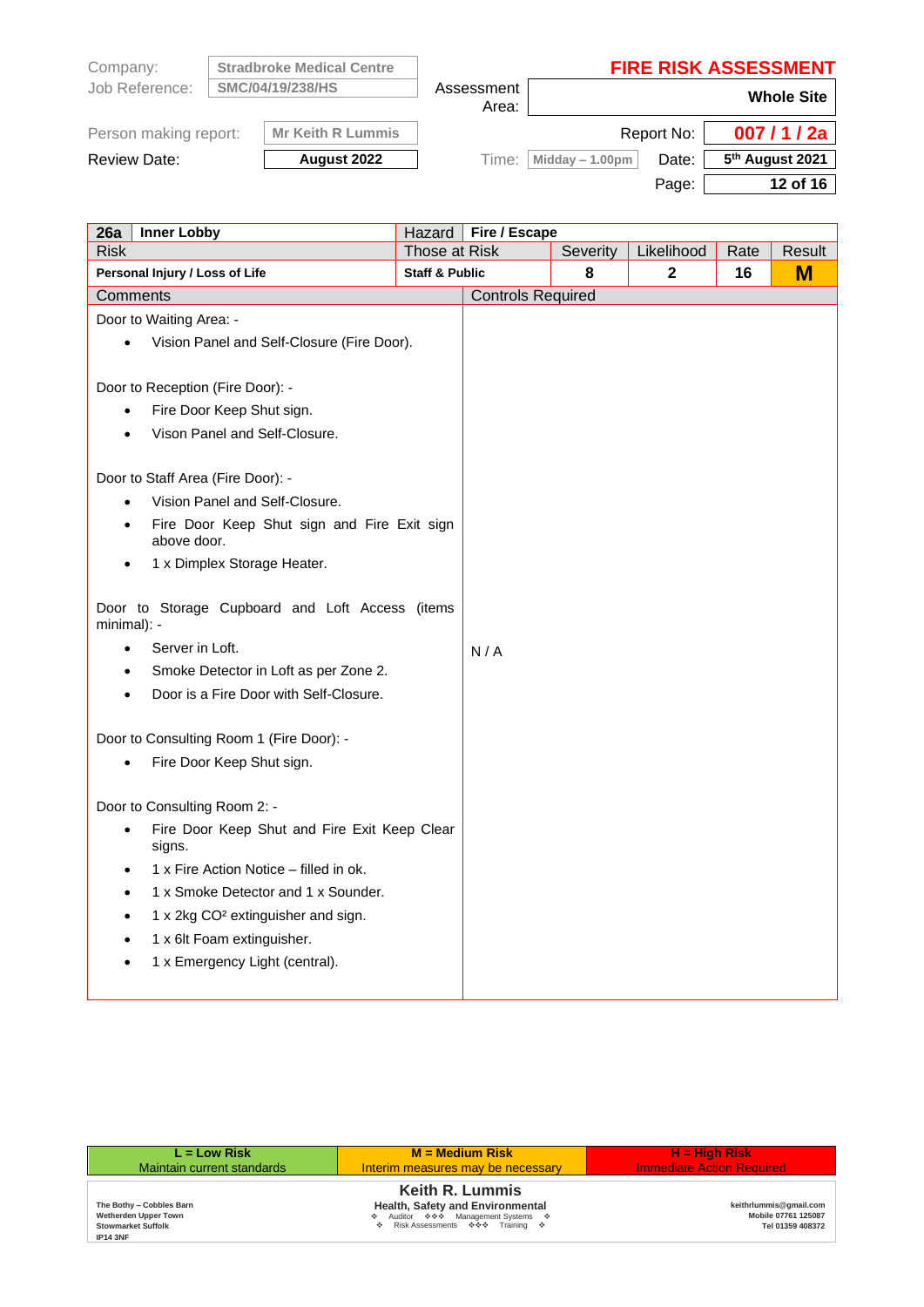| Company:              |                  | <b>Stradbroke Medical Centre</b> |       | <b>FIRE RISK ASSESSMENT</b> |            |                             |                     |  |  |                   |
|-----------------------|------------------|----------------------------------|-------|-----------------------------|------------|-----------------------------|---------------------|--|--|-------------------|
| Job Reference:        | SMC/04/19/238/HS |                                  |       |                             |            |                             | Assessment<br>Area: |  |  | <b>Whole Site</b> |
| Person making report: |                  | <b>Mr Keith R Lummis</b>         |       |                             | Report No: | 007/1/2a                    |                     |  |  |                   |
| <b>Review Date:</b>   |                  | August 2022                      | Time: | Midday $-1.00$ pm           | Date:      | 5 <sup>th</sup> August 2021 |                     |  |  |                   |
|                       |                  |                                  |       |                             | Page:      | 13 of 16                    |                     |  |  |                   |

| 27a<br><b>Reception Area / Kitchen</b>                                                                                                                      | Hazard        | Fire / Escape            |          |            |      |        |
|-------------------------------------------------------------------------------------------------------------------------------------------------------------|---------------|--------------------------|----------|------------|------|--------|
| <b>Risk</b>                                                                                                                                                 | Those at Risk |                          | Severity | Likelihood | Rate | Result |
| <b>Staff &amp; Public</b><br>Personal Injury / Loss of Life                                                                                                 |               |                          | 8        | 2          | 16   | M      |
| Comments                                                                                                                                                    |               | <b>Controls Required</b> |          |            |      |        |
| Entrance Door: -<br>Vision Panel and Self-Closure (Fire Door).<br>٠<br>Assembly Point sign.<br>٠<br>Door to Pharmacy: -<br>Vision Panel.<br>Smoke Detector. |               |                          |          |            |      |        |

| 28a                                          | <b>Dispensary</b>                                                                                                                                                 | Hazard                    | Fire / Escape            |          |              |      |        |
|----------------------------------------------|-------------------------------------------------------------------------------------------------------------------------------------------------------------------|---------------------------|--------------------------|----------|--------------|------|--------|
| <b>Risk</b>                                  |                                                                                                                                                                   | Those at Risk             |                          | Severity | Likelihood   | Rate | Result |
|                                              | Personal Injury / Loss of Life                                                                                                                                    | <b>Staff &amp; Public</b> |                          | 8        | $\mathbf{2}$ | 16   | М      |
|                                              | Comments                                                                                                                                                          |                           | <b>Controls Required</b> |          |              |      |        |
|                                              | Entrance Door: -                                                                                                                                                  |                           |                          |          |              |      |        |
|                                              | Vison Panel, No Self-Closure.                                                                                                                                     |                           |                          |          |              |      |        |
|                                              | Hatch to Waiting Area.                                                                                                                                            |                           |                          |          |              |      |        |
| PAT carried out 03/2021. Ref: - Hawkesworth. |                                                                                                                                                                   |                           |                          |          |              |      |        |
|                                              | 1 x Smoke Detector.                                                                                                                                               |                           |                          |          |              |      |        |
| Annexe: -<br>٠<br>٠<br>$\bullet$             | Doorway to Annexe.<br>1 x Smoke Detector.<br>1 x 2kg CO <sup>2</sup> extinguisher and sign.<br>1 x 2lt Foam extinguisher and sign.<br>1 x Dimplex Storage Heater. |                           | N/A                      |          |              |      |        |
|                                              | Door to Consulting Room 3.                                                                                                                                        |                           |                          |          |              |      |        |

| $L = Low Risk$                                                                                   | $M = Medium Risk$                                                                                                                     | $H = H$ iah Risk                                                  |
|--------------------------------------------------------------------------------------------------|---------------------------------------------------------------------------------------------------------------------------------------|-------------------------------------------------------------------|
| Maintain current standards                                                                       | Interim measures may be necessary                                                                                                     | <b>Immediate Action Required</b>                                  |
| The Bothy - Cobbles Barn<br>Wetherden Upper Town<br><b>Stowmarket Suffolk</b><br><b>IP14 3NF</b> | <b>Keith R. Lummis</b><br>Health, Safety and Environmental<br>♦ Auditor ♦ ♦ Management Systems ♦<br>♦ Risk Assessments ♦ ♦ Training ♦ | keithrlummis@gmail.com<br>Mobile 07761 125087<br>Tel 01359 408372 |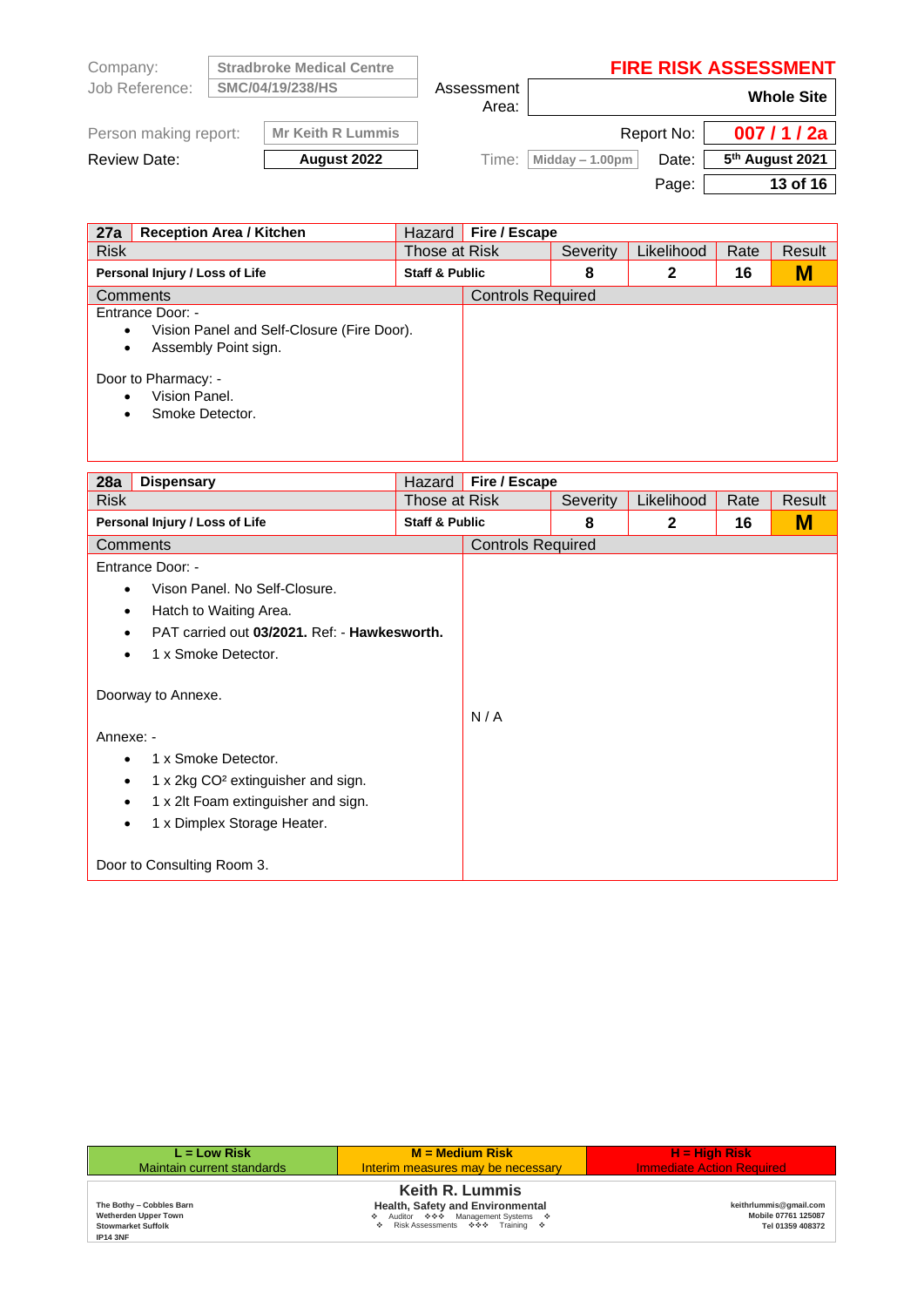| Company:              | <b>Stradbroke Medical Centre</b> |            |                   |            | <b>FIRE RISK ASSESSMENT</b> |
|-----------------------|----------------------------------|------------|-------------------|------------|-----------------------------|
| Job Reference:        | SMC/04/19/238/HS                 | Assessment |                   |            | <b>Whole Site</b>           |
|                       |                                  | Area:      |                   |            |                             |
| Person making report: | <b>Mr Keith R Lummis</b>         |            |                   | Report No: | 007/1/2a                    |
| Review Date:          | August 2022                      | Time:      | Midday $-1.00$ pm | Date:      | 5 <sup>th</sup> August 2021 |
|                       |                                  |            |                   | Page:      | 14 of 16                    |

| 29a         | <b>Staff Area</b>                                                                                                            | Hazard                    | Fire / Escape            |          |              |      |        |
|-------------|------------------------------------------------------------------------------------------------------------------------------|---------------------------|--------------------------|----------|--------------|------|--------|
| <b>Risk</b> |                                                                                                                              | Those at Risk             |                          | Severity | Likelihood   | Rate | Result |
|             | Personal Injury / Loss of Life                                                                                               | <b>Staff &amp; Public</b> |                          | 8        | $\mathbf{2}$ | 16   | M      |
|             | Comments                                                                                                                     |                           | <b>Controls Required</b> |          |              |      |        |
| $\bullet$   | Door opens into area.                                                                                                        |                           |                          |          |              |      |        |
| $\bullet$   | Door to WC (checked $-$ ok).                                                                                                 |                           |                          |          |              |      |        |
|             | Door to staff shower (storage only $-$ ok).                                                                                  |                           |                          |          |              |      |        |
| ٠           | Fire Escape to rear of premises – steel<br>fabrication door (push-bar - no signs).                                           |                           | <b>Place signs.</b>      |          |              |      |        |
| ٠           | Exit sign above door. Missing.                                                                                               |                           |                          |          |              |      |        |
| $\bullet$   | Fire Exit Keep Clear on external face.                                                                                       |                           |                          |          |              |      |        |
|             | 1 x Emergency Light unit and Test Points for all<br>Emergency Lights.                                                        |                           |                          |          |              |      |        |
|             | 1 x Break Glass Call Point at right-hand side of<br>door.                                                                    |                           |                          |          |              |      |        |
|             | 1 x Dimplex Convector Heater.                                                                                                |                           |                          |          |              |      |        |
|             | No Smoke Detection.                                                                                                          |                           |                          |          |              |      |        |
|             | 1 x Fire Action Notice – front of building.                                                                                  |                           |                          |          |              |      |        |
|             | 1 x Assembly Point sign.                                                                                                     |                           |                          |          |              |      |        |
| ok.         | Mains Distribution Board checked - ok. Ref: - Styne<br><b>Electrical.</b> Carried out 08/05/2020 and <b>due 08/05/2025</b> - |                           |                          |          |              |      |        |

| 30a<br><b>Consulting Room 1</b>                                                                   | Hazard                    | Fire / Escape            |          |            |      |        |
|---------------------------------------------------------------------------------------------------|---------------------------|--------------------------|----------|------------|------|--------|
| <b>Risk</b>                                                                                       | Those at Risk             |                          | Severity | Likelihood | Rate | Result |
| Personal Injury / Loss of Life                                                                    | <b>Staff &amp; Public</b> |                          | 8        |            | 16   | M      |
| Comments                                                                                          |                           | <b>Controls Required</b> |          |            |      |        |
| Door opens inward (Fire Door).<br>$\bullet$<br>1 x Smoke Detector.<br>1 x Dimplex Storage Heater. |                           | N/A                      |          |            |      |        |

| 31a<br><b>Consulting Room 2</b>                                                                                                                                                                                             | Hazard                    | Fire / Escape            |          |            |      |        |
|-----------------------------------------------------------------------------------------------------------------------------------------------------------------------------------------------------------------------------|---------------------------|--------------------------|----------|------------|------|--------|
| <b>Risk</b>                                                                                                                                                                                                                 | Those at Risk             |                          | Severity | Likelihood | Rate | Result |
| Personal Injury / Loss of Life                                                                                                                                                                                              | <b>Staff &amp; Public</b> |                          | 8        | 2          | 16   | M      |
| <b>Comments</b>                                                                                                                                                                                                             |                           | <b>Controls Required</b> |          |            |      |        |
| Door opens inward (Fire Door).<br>1 x Smoke Detection.<br>1 x Small Dimplex Storage Heater.<br>٠<br>Door through to Treatment Room (Fire Door): -<br>Fire Door Keep Shut sign and Fire Exit Keep<br>Clear on external face. |                           | N/A                      |          |            |      |        |

| $L = Low Risk$                                                                                   | $M = Medium Risk$                                                                                                                       | $H = High Risk$                                                   |
|--------------------------------------------------------------------------------------------------|-----------------------------------------------------------------------------------------------------------------------------------------|-------------------------------------------------------------------|
| Maintain current standards                                                                       | Interim measures may be necessary                                                                                                       | <b>Immediate Action Required</b>                                  |
| The Bothy - Cobbles Barn<br>Wetherden Upper Town<br><b>Stowmarket Suffolk</b><br><b>IP14 3NF</b> | <b>Keith R. Lummis</b><br>Health, Safety and Environmental<br>❖ Auditor ��� Management Systems �<br>♦ Risk Assessments • • • Training • | keithrlummis@gmail.com<br>Mobile 07761 125087<br>Tel 01359 408372 |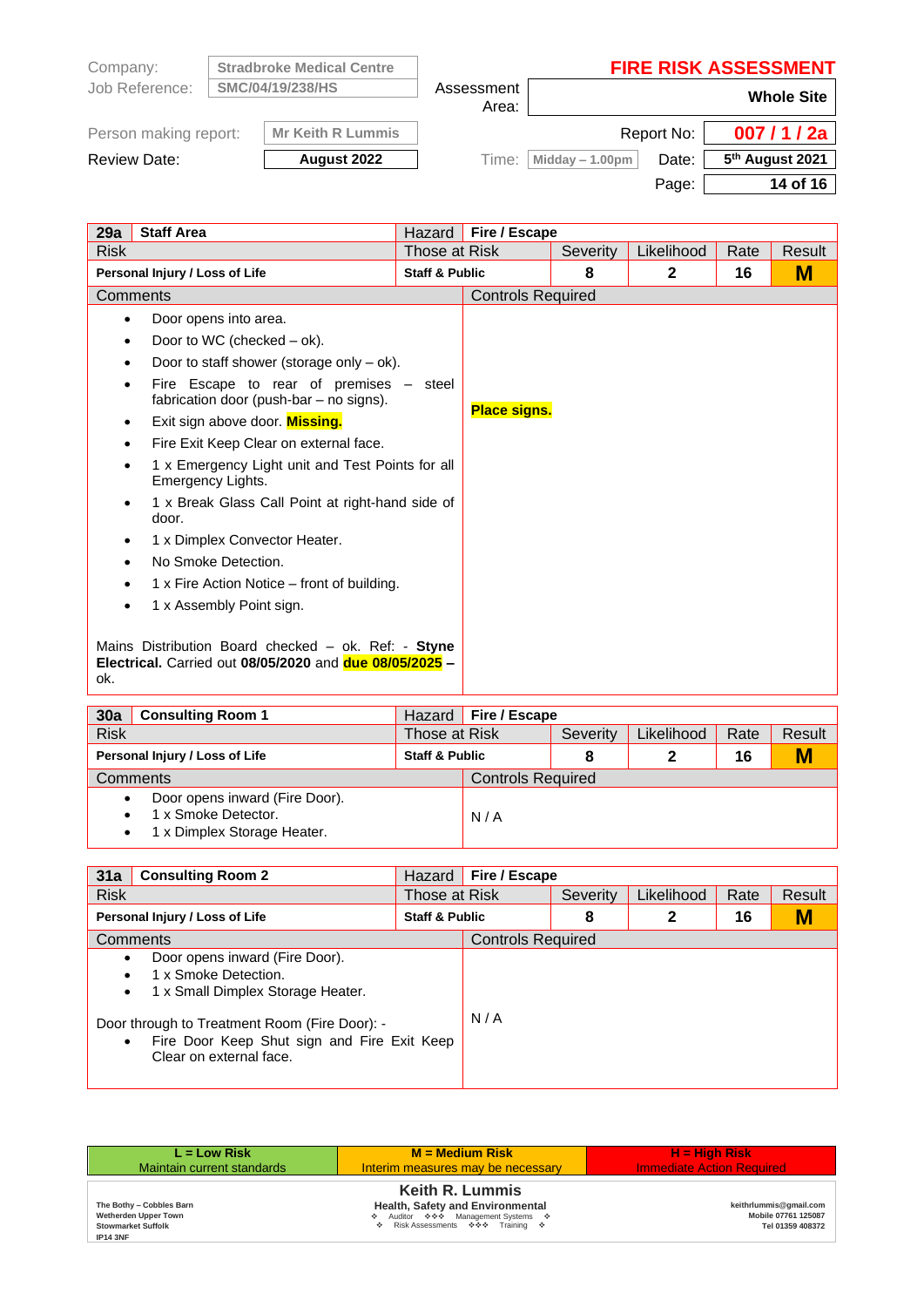| Company:              | <b>Stradbroke Medical Centre</b> |                     |                    |            | <b>FIRE RISK ASSESSMENT</b> |
|-----------------------|----------------------------------|---------------------|--------------------|------------|-----------------------------|
| Job Reference:        | SMC/04/19/238/HS                 | Assessment<br>Area: |                    |            | <b>Whole Site</b>           |
| Person making report: | <b>Mr Keith R Lummis</b>         |                     |                    | Report No: | 007/1/2a                    |
| <b>Review Date:</b>   | August 2022                      | Time:               | Midday $- 1.00$ pm | Date:      | 5 <sup>th</sup> August 2021 |
|                       |                                  |                     |                    | Page:      | 15 of 16                    |

| 32a<br><b>Lobby from Waiting Room</b>                                                                                                                                                                                                                                                                                                                                                                                                            | Hazard                    | Fire / Escape            |          |            |      |        |
|--------------------------------------------------------------------------------------------------------------------------------------------------------------------------------------------------------------------------------------------------------------------------------------------------------------------------------------------------------------------------------------------------------------------------------------------------|---------------------------|--------------------------|----------|------------|------|--------|
| <b>Risk</b>                                                                                                                                                                                                                                                                                                                                                                                                                                      | Those at Risk             |                          | Severity | Likelihood | Rate | Result |
| Personal Injury / Loss of Life                                                                                                                                                                                                                                                                                                                                                                                                                   | <b>Staff &amp; Public</b> |                          | 8        | 2          | 16   | M      |
| Comments                                                                                                                                                                                                                                                                                                                                                                                                                                         |                           | <b>Controls Required</b> |          |            |      |        |
| 1 x Sounder.<br>1 x Smoke Detector.<br>Fire Exit sign above door to Waiting Room.<br>٠<br>Door to Waiting Room (Fire Door): -<br>Vision Panel.<br>Fire Door Keep Shut and Fire Exit Keep Clear.<br>Fire Action Notice and Fire Exit sign above door.<br>$\bullet$<br>Door to Disabled Toilet (Fire Door): -<br>Fire Door Keep Shut – ok (checked – ok).<br>$\bullet$<br>1 x 2kg CO <sup>2</sup> extinguisher (no sign) was in<br>Treatment Room. |                           | N/A                      |          |            |      |        |

| 33a         | Treatment Room                                                                                 | Hazard                    | Fire / Escape            |          |            |      |        |
|-------------|------------------------------------------------------------------------------------------------|---------------------------|--------------------------|----------|------------|------|--------|
| <b>Risk</b> |                                                                                                | Those at Risk             |                          | Severity | Likelihood | Rate | Result |
|             | Personal Injury / Loss of Life                                                                 | <b>Staff &amp; Public</b> |                          | 8        | 2          | 16   | M      |
|             | Comments                                                                                       |                           | <b>Controls Required</b> |          |            |      |        |
|             | 1 x Emergency Light.<br>1 x Smoke Detector.<br>Door opens inward (Fire Door) and Self-Closure. |                           | N/A                      |          |            |      |        |

| 34a<br><b>Consulting Room 3</b>                                                                                                                                                           | Hazard                    | Fire / Escape            |          |            |      |        |
|-------------------------------------------------------------------------------------------------------------------------------------------------------------------------------------------|---------------------------|--------------------------|----------|------------|------|--------|
| <b>Risk</b>                                                                                                                                                                               | Those at Risk             |                          | Severity | Likelihood | Rate | Result |
| Personal Injury / Loss of Life                                                                                                                                                            | <b>Staff &amp; Public</b> |                          | 8        | 2          | 16   | M      |
| Comments                                                                                                                                                                                  |                           | <b>Controls Required</b> |          |            |      |        |
| Door from Dispensary (Fire Door): -<br>Opens into Dispensary.<br>٠<br>1 x Smoke Detector.<br>1 x 6lt Foam extinguisher and sign.<br>$\bullet$<br>1 x Dimplex Storage Heater.<br>$\bullet$ |                           | N/A                      |          |            |      |        |

| 35a<br><b>Perimeter</b>                                                                | Hazard                    | Fire / Escape            |          |            |      |        |
|----------------------------------------------------------------------------------------|---------------------------|--------------------------|----------|------------|------|--------|
| <b>Risk</b>                                                                            | Those at Risk             |                          | Severity | Likelihood | Rate | Result |
| Personal Injury / Loss of Life                                                         | <b>Staff &amp; Public</b> |                          | 8        |            | 16   | M      |
| Comments                                                                               |                           | <b>Controls Required</b> |          |            |      |        |
| Light above exit to rear of premises (external).<br>Spot Light on PIR Movement Sensor. |                           | N/A                      |          |            |      |        |

| $L = Low Risk$                                                                                   | $M = Medium Risk$                                                                                                                       | $H = High Risk$                                                   |
|--------------------------------------------------------------------------------------------------|-----------------------------------------------------------------------------------------------------------------------------------------|-------------------------------------------------------------------|
| Maintain current standards                                                                       | Interim measures may be necessary                                                                                                       | <b>Immediate Action Required</b>                                  |
| The Bothy - Cobbles Barn<br>Wetherden Upper Town<br><b>Stowmarket Suffolk</b><br><b>IP14 3NF</b> | <b>Keith R. Lummis</b><br>Health, Safety and Environmental<br>❖ Auditor ��� Management Systems �<br>♦ Risk Assessments • • • Training • | keithrlummis@gmail.com<br>Mobile 07761 125087<br>Tel 01359 408372 |